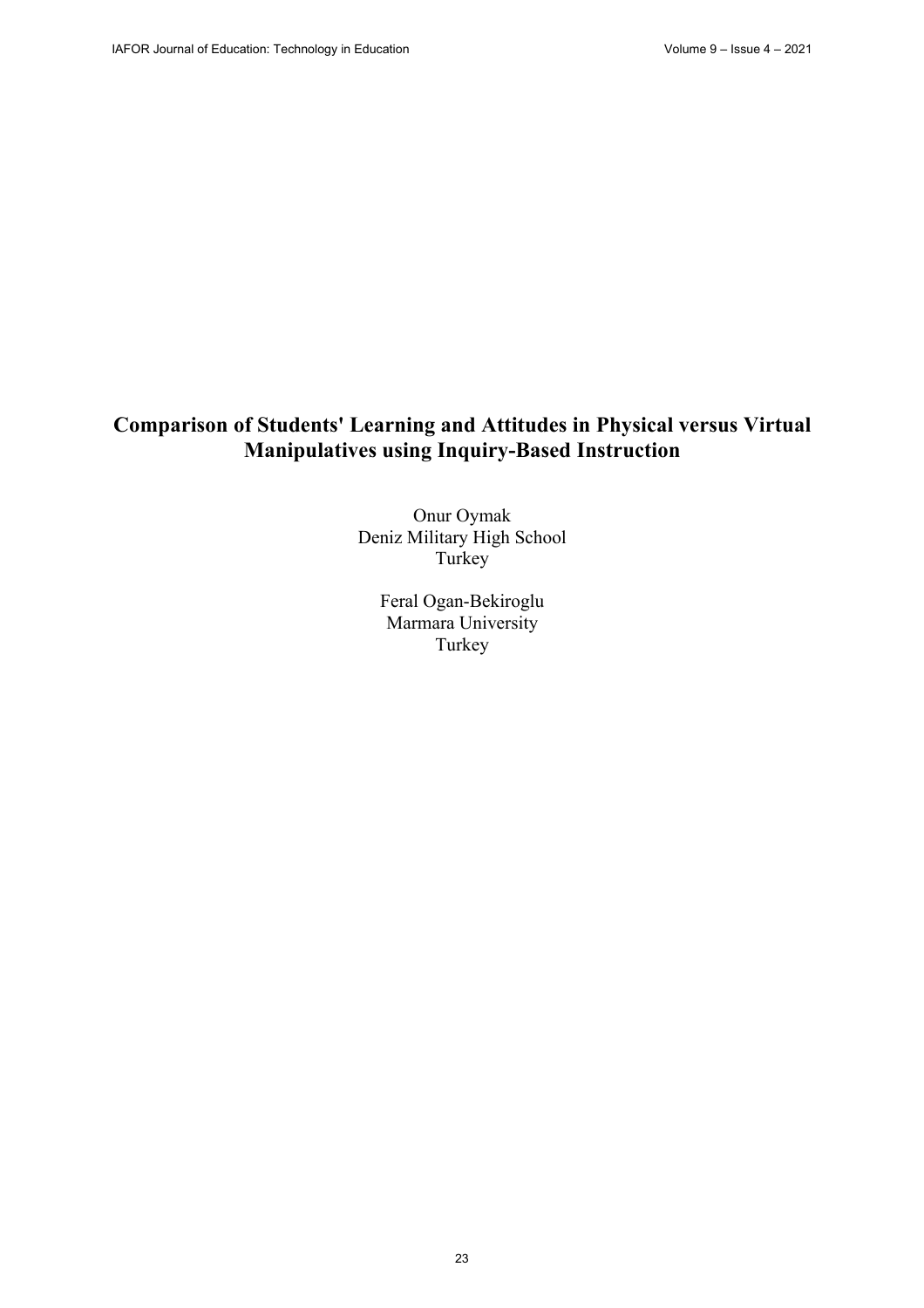#### **Abstract**

This research aimed to determine whether implementation of virtual technology or implementation of physical materials in a learning environment is more efficient in understanding physics concepts and developing positive attitudes at the high school level. The theory that framed this study is the model of learning as dynamic transfer. Participants were 96 ninth grade students ( $n = 96$ ) distributed randomly to the virtual or physical group. Inquirybased instruction continued during teaching of kinematics and dynamics, which lasted for eight weeks for both groups. Data from the Force and Motion Achievement Instrument (FMAI), student worksheets, the Attitude Towards Physics Scale (APCS), and anecdotal observations were collected. This study concluded that the use of physical and virtual manipulatives in inquiry-based instruction had the same effect on students' conceptual and procedural knowledge, as well as their attitudes towards physics. However, students who dealt with physical experimentation had lower learning than their peers who experienced virtual experimentation due to measurement errors made by students. Furthermore, physical investigations left students with some irrelevant knowledge. Therefore, it is reasonable to assume that implementing virtual manipulatives is more advantageous for learning in some conditions. The final conclusion is that attitude and learning may be developed in a parallel manner.

*Keywords***:** attitude, learning, physics, physical manipulatives, virtual manipulatives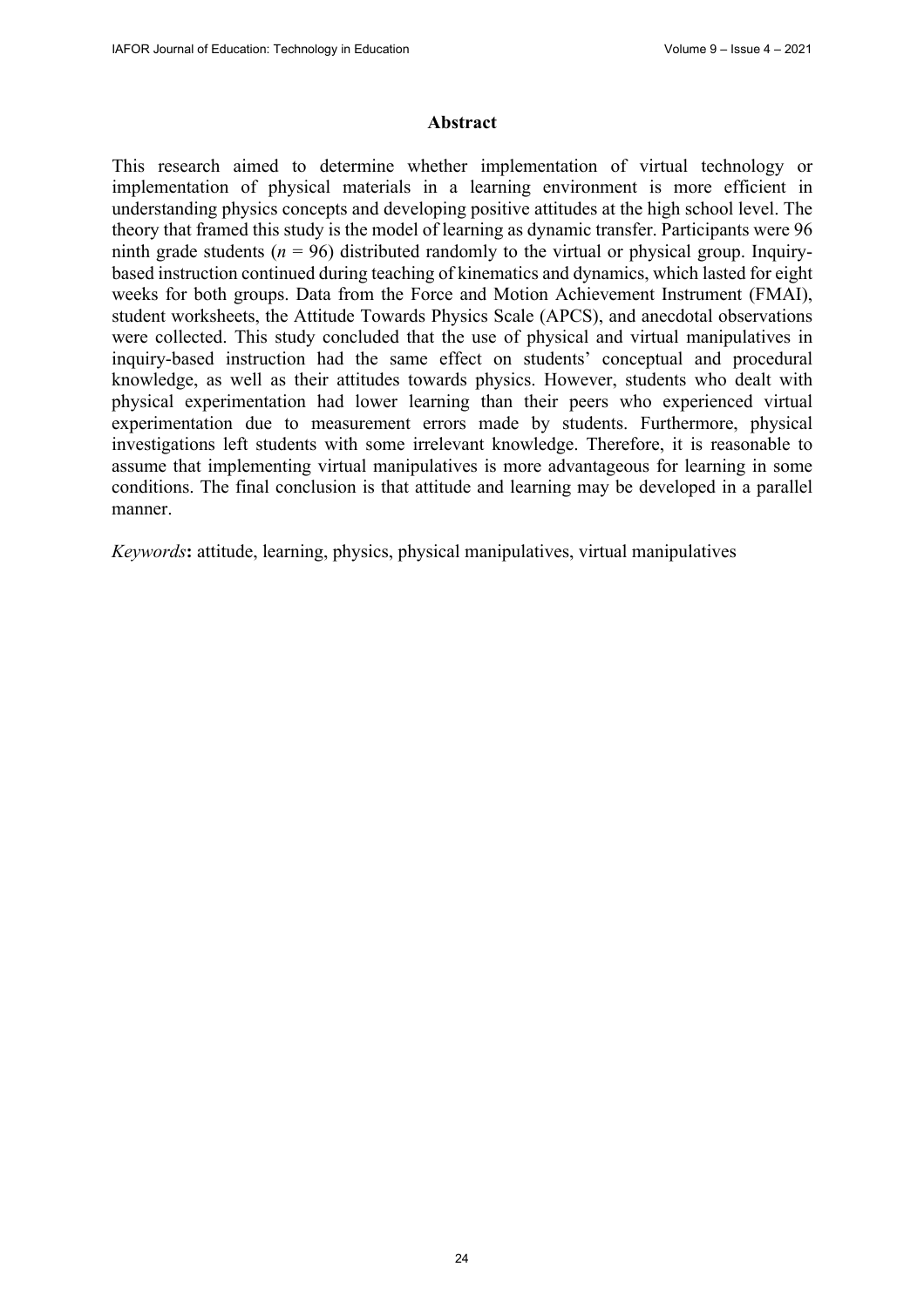In an ideal situation, students are expected to formulate ideas that align with scientific explanations; however, significant constraints such as limitations of the laboratory environment work against this possibility (Marshall & Young, 2006). Educators should design the learning environment in a way that provides students with more experiences and more opportunities to understand the process of doing science so that it can facilitate learning (Vosniadou, Ioannides, Dimitrakopoulou & Papademetriou, 2001). Research suggests that laboratory and hands-on activities create effective learning environment to increase achievement in science knowledge and to influence attitudes toward science in a positive way when properly designed (Adesoji & Raimi, 2004; Freedman, 1997; Gibson & Chase, 2002). Both virtual and physical materials can be used during laboratory science activities for the construction of powerful learning environment.

Manipulatives are multisensory tools that represent ideas in more than one way to promote communication among students to enhance and deepen understanding (Shaw, 2002). De Jong, Linn and Zacharia (2013) stated that "both physical and virtual manipulatives can achieve similar objectives, such as exploring the nature of science, developing team work abilities, cultivating interest in science, promoting conceptual understanding, and developing inquiry skills, yet they also have specific affordances" (p. 305). The ability to change the values of variables and modify model characteristics (Ford & McCormack, 2000; Tao & Gunstone, 1999; Windschitl, 2000; Zacharia, 2003), make the "unseen" seen (Potkonjak et al., 2016), simplify complex and messy real-world models (Hennessy, Deaney & Ruthven, 2006; Hsu, 2008; Triona & Klahr, 2003; Trundle & Bell, 2010; Zacharia & de Jong, 2014), and conduct experiments about unobservable phenomena (Jaakkola, Nurmi & Veermans, 2011; Zacharia & Constantinou, 2008) are some of the advantages of using virtual manipulatives (VM). On the other hand, enabling learners to experience the challenges many scientists face (Balamuralithara & Woods, 2009; de Jong et al., 2013; Marshall & Young, 2006; Windschilt, 2000) and allowing them to acquire complexities and a sophisticated epistemology of science by dealing with unanticipated events and measurement errors (de Jong et al., 2013; Olympiou & Zacharia, 2012; Toth, Morrow & Ludvico, 2009) are some of the benefits of using physical manipulatives (PM).

Besides these pros, there are some cons of using virtual and physical manipulatives. Having obstacles for testing specific ideas and models in the micro-world (Roth, Woszczyna & Smith, 1996) and unfamiliar parameters (Marshall, 2002) are the constraints of virtual manipulative environment. Producing confusing and inconsistent feedback due to irrelevant information (Klahr, 2007) is the critical aspect of physical manipulative environment. Therefore, some researchers have found that VM enhance students' conceptual knowledge and attitudes of science more than PM. In contrast, other researchers have found the opposite effect. Due to the conflicting results in the literature, this research aimed to determine whether implementation of VM or PM in a learning environment is more efficient in understanding physics concepts and developing a positive attitude. In this context, the term virtual manipulative is used to refer to virtual technology such as computer-based simulations, videos, and e-books, whereas physical manipulative is used to refer to real-world concrete materials and instruments for this study. The research was interested in answering the following research question: What are the significance differences between using virtual manipulatives and physical manipulatives in terms of high school students' learning of motion and force concepts and their attitudes towards physics? One promising method of promoting conceptual change in science learning is inquirybased learning (Hofstein & Lunetta 2004; de Jong 2006). However, inquiry learning is only effective if students receive sufficient instructional guidance (Alfieri et al., 2011; Driver et al., 1994). Therefore, guided inquiry-based instruction was preferred for the context of the study.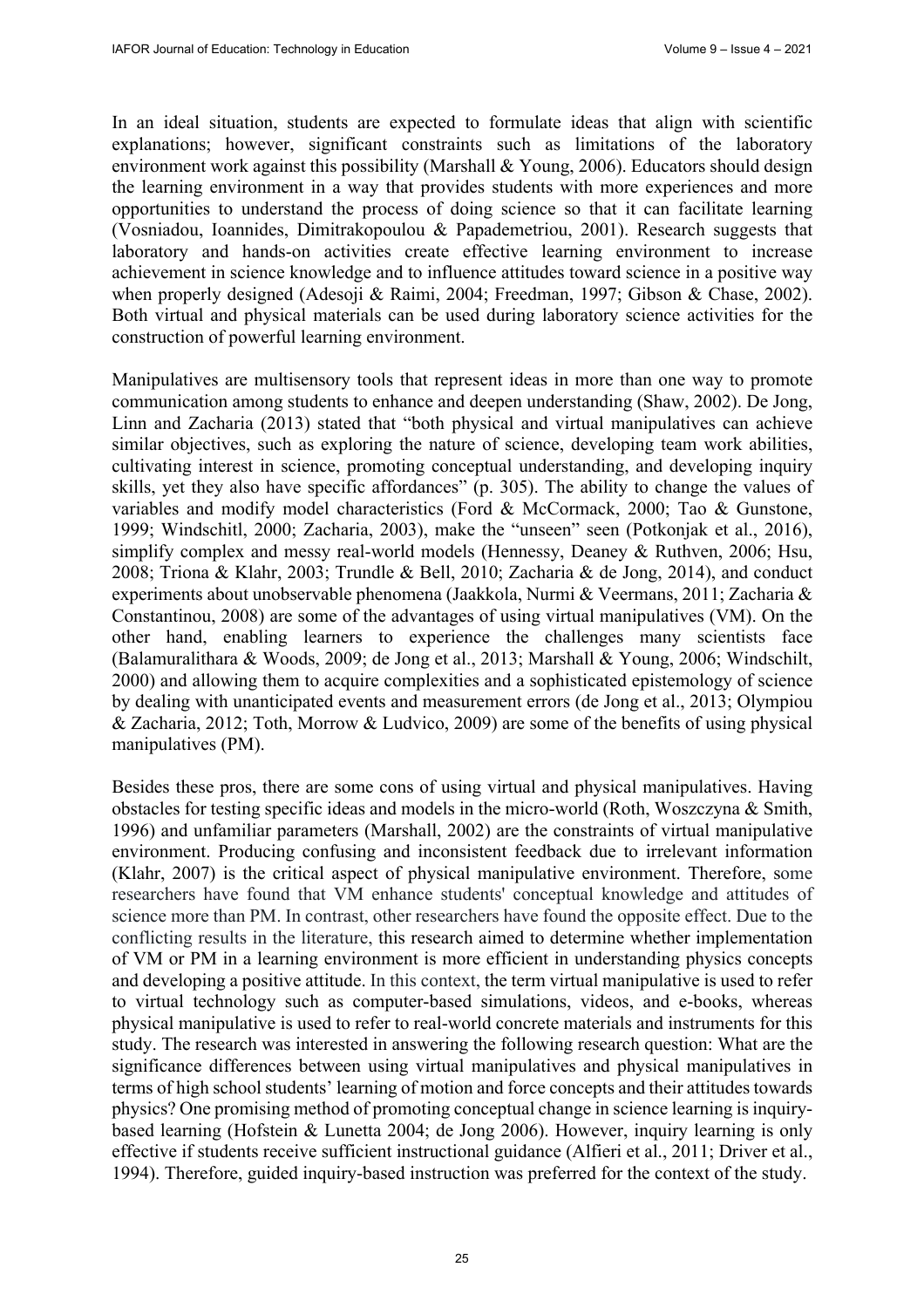# **Theoretical Background**

The importance of learning is that it is responsible for all the skills, knowledge, attitudes, and values that are acquired by human beings (Gagne, 1977). Thus, both knowledge and attitude are important outcomes of learning. Research in physics education has revealed that students in diverse grade levels hold various conceptions of mechanics that are irreconcilable with the Newtonian understanding of motion and force (Clement, 1982; Finegold & Gorsky, 1991; Graham, Berry & Rowlands, 2013; Mildenhall & Williams, 2001; Rowlands, Graham, Berry & McWilliam, 2007). On the other hand, attitudes of students towards science are leading us towards a society with less and less scientific vocation (Aguilera & Perales-Palacios, 2020). The educational challenge is to promote positive attitudes towards science, which should be given priority in educational research (Osborne, Simon & Collins, 2003).

Transfer is the dynamic creation of associations between knowledge elements (Rebello et al., 2005). Transfer occurs when students use learning from one context in another (Reed, 1993; Singley & Anderson, 1989). According to Schwartz, Varma and Martin (2008), because learners need to go beyond their original learning to accomplish a conceptual change, dynamic transfer occurs when component competencies are coordinated through interaction with the environment to yield novel concepts or material structures. In other words, students can learn from interacting with complex, well-structured environments that may include tools, representations, other people, and so forth (Schwartz et al., 2008). Schwartz and colleagues state that a model for dynamic transfer of learning also implies that learners need to bring their attitudes which help determine whether or not they will engage the environment in productive ways. Consequently, the theory that framed this study is the model of learning as dynamic transfer (diSessa & Wagner, 2005). This model deals with (re)constructing knowledge in new context or environment (Rebello et al., 2005). This model was chosen because the study examines students' physics learning and attitudes towards physics when interacting with a virtual or physical manipulative environment. According to Rebello et al. (2005), dynamic transfer occurs when instruction attempts to change student knowledge, provides rich setting for students to express themselves, and involves groups of up to three students.

# **Empirical Studies Comparing Virtual and Physical Manipulatives**

Researchers have compared the impact of using VM and PM on learning and attitude by taking their affordances into consideration. Plenty of research has discovered cases where using VM seemed to be as effective for student learning and attitude as using PM (Apkan, 2002; Darrah et al., 2014; Jaakkola & Nurmi, 2008; Klahr, Triona & Williams, 2007; Taghavi & Colen, 2009; Triona & Klahr, 2003; Zacharia, 2003; Zacharia & Constantinou, 2008; Zacharia & de Jong, 2014; Zacharia & Olympiou, 2011). For example, Taghavi and Colen (2009) compared and evaluated the effectiveness of computer simulated laboratory instruction versus physical laboratory instruction. Their results based on 22 college students, indicated students' attitudes were similar with regard to both the simulated and physical laboratory instruction. Similarly, Zacharia and Constantinou (2008) explored the effect of experimenting with physical or virtual manipulatives on 68 undergraduate students' conceptual understanding of heat and temperature. Their results showed that both modes of experimentation were equally effective in enhancing students' conceptual understanding. Correspondingly, there are some studies revealing that the use of VM facilitated student learning more than the use of PM (Bozkurt & Sarikoc, 2008; Finkelstein et al., 2005; Husnaini & Chen, 2019; Wang & Tseng, 2018). For instance, Husnaini and Chen (2019) investigated the effects of physical and virtual laboratories on conceptual understanding of 68 secondary school students. The participants conducted a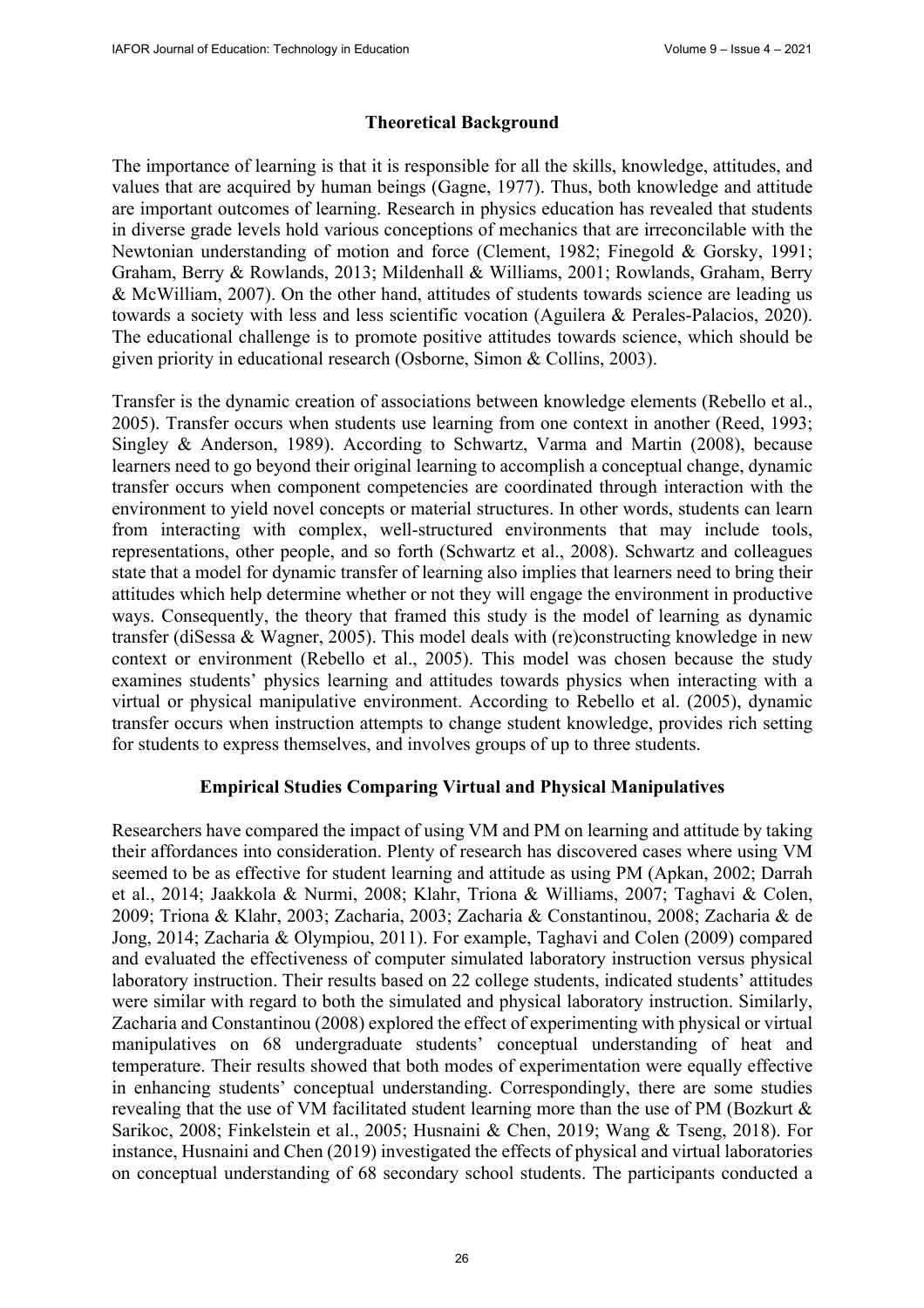pendulum experiment with guided inquiry-based approach. The researchers discovered that the virtual laboratory was more effective for improving difficult concepts than the physical laboratory. On the other hand, a few research studies produced opposite results, where PM created a more valuable experience than VM (Coramik, 2012; Marshall & Young, 2006). Marshall and Young (2006) studied three prospective teachers, working together in a group, as they used both Interactive Physics and physical manipulatives to explore what happens to the momentum of objects in collisions. According to their results, the participants took longer to execute cycles of exploration with the computer than with the physical manipulatives. Furthermore, they spent much more time processing feedback from the program. It is important to ask why the results of plenty of research mentioned above are not consistent with each other. The reason for the discrepancies may be that some variables such as instructional method, teacher's approach, and physical conditions were not taken under control in most of the studies. Since these factors directly affect student learning and attitude, it is hard to reach any consensus about which manipulative, physical or virtual, is better to use. More quasi-experimental studies are needed.

Reviewing the literature also points out that the majority of research was conducted with university students. Research carried out with high school students is rare. In addition, comparisons of the impact of using VM and PM on learning has been made for various physics concepts but little research has focused on motion and force concepts. This is critical because it is important to study students' conceptual understanding across several science domains (Olympiou & Zacharia, 2012). Much remains to be learned about the relative efficacy of physical and virtual materials when they are used in different science domains, with different instructional goals, approaches, outcome measures, and types of students (Klahr et al., 2007). Besides, studies comparing the effectiveness of virtual and physical experiments on different outcomes other than learning are worthy of investigation (de Jong et al., 2013). Therefore, the purpose of the present study was to compare the impact of using virtual manipulatives and physical manipulatives on students' learning of motion and force concepts and their attitudes towards physics.

#### **Methodology**

# **Participants**

A pre–post comparison design was used for this research. Participants were randomly assigned to a virtual manipulative group or a physical manipulative group. The participants were 96 ninth graders ( $n = 96$ ) from an all-boys military boarding school. They were already randomly distributed to four classes by the school administration. Consequently, there were 24 students in each class. The students' ages were between 15 and 16. One author was the physics teacher for the four classes and he randomly chose two classes to work with the virtual manipulatives. The other two classes worked with the physical manipulatives. In total, there were 48 students in each group.

#### **Procedure**

The research was conducted in the students' physics class. The students attended the class two hours a week. The instruction took place during a chapter on motion and force, which lasted eight weeks. This chapter included the following concepts: position, distance, displacement, speed, velocity, instant velocity, average velocity, acceleration, force, force of friction, weight, Newton's first law of motion (law of inertia), Newton' second law of motion, and Newton' third law of motion (action-reaction forces). The fact that there were various teaching resources related to one dimensional motion and force enabled the teacher to use different manipulatives.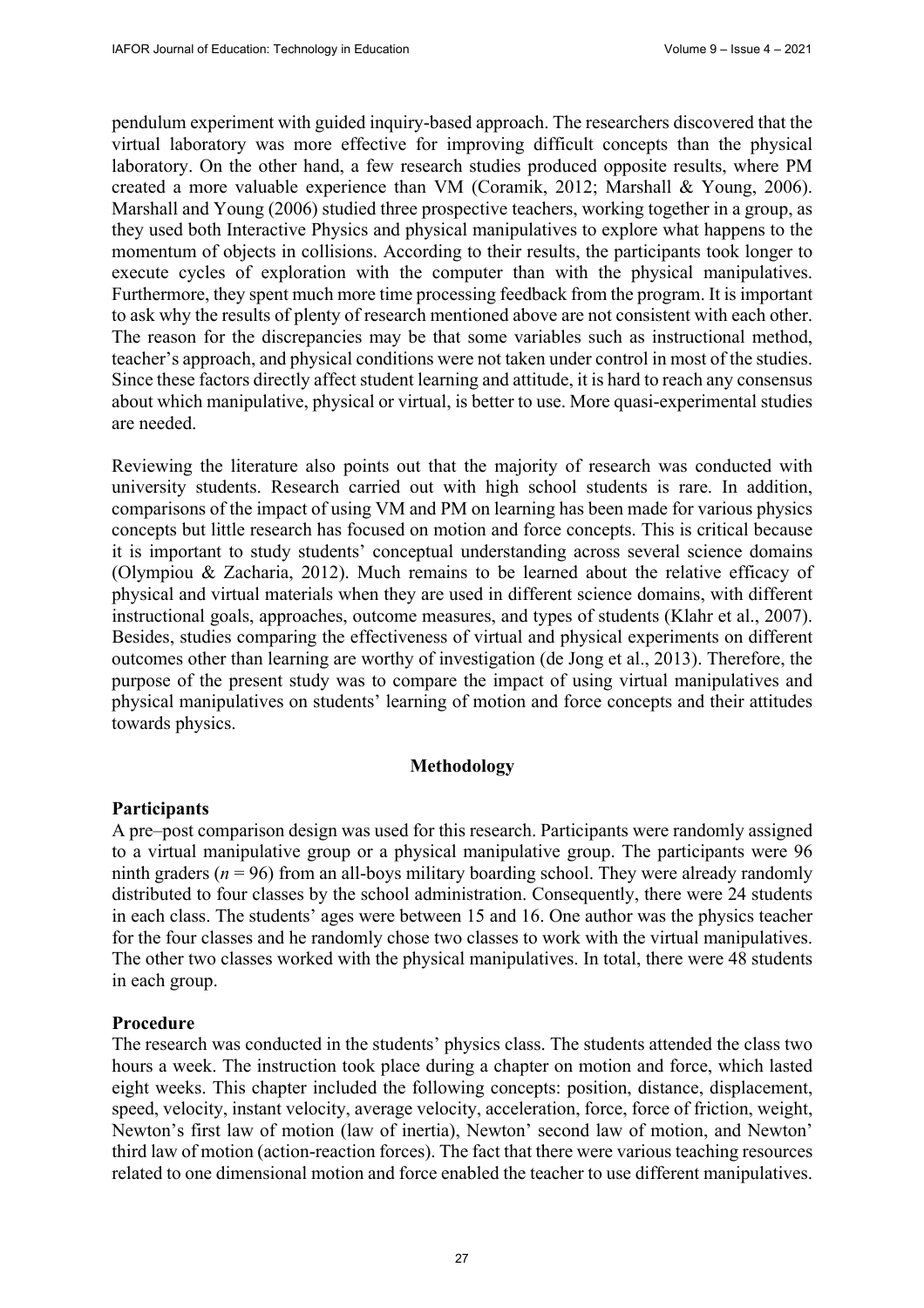The participants had formal education on motion and force concepts when they were students in the middle school.

Since the participants came to this boarding school from various middle schools and might have different backgrounds about inquiry, guided inquiry was employed in both groups to enable students who lacked experience to conduct research and experiments. During the guided-inquiry instruction, the problem, the background, and guidance of the procedures were given to the students but the methods of analysis, interpretation, and conclusion were for the students to generate. The same concepts were taught and same sample problems were solved in both virtual and physical manipulatives groups. The students were actively involved in exploring and constructing their own understanding and worked in groups where it was necessary to enable occurrence of dynamic transfer.

Activities in the groups started with open-ended questions to assess the students' prior knowledge and capture their attention. The students worked collaboratively in small groups and were encouraged to state their ideas in discussions held at the end of the activities. Sometimes the teachers addressed misunderstandings with the help of student explanations. Learning objectives, instructional method (inquiry), time on task, types of questions and probes from the teacher and assessment were the same for both the virtual and physical groups. The participants took their classes in the same technology-supported physics laboratory and their teacher was the same person. Moreover, since the participants were semester boarders, their learning activities after school hours were pretty much the same. Therefore, important variables that might influence learning and attitude were the same for the groups. Only the medium of presentation – virtual or physical – varied between the groups. Simulations, video recordings, interactive whiteboard, tablets and z-book were used in the virtual manipulatives group; while, experiment sets including air track, board and textbooks were used in the physical manipulatives group. For example, for students to learn position, displacement, speed, and velocity concepts, the students ran "walking man" simulation, the teacher used interactive presentations, and the teacher and the students solved some problems on the smart board by using interactive programs in the VM group. Meanwhile, the students did experiments with air tracks, the teacher made explanations by using the board, and the teacher and the students solved some problems on the board interactively to facilitate student learning of these concepts in the PM group. Likewise, the students in the VM group used a 2D freeware program and played the "maze game" online while the students in the PM group used air track sets and did hands-on activities by playing with velocity and acceleration cards to learn about acceleration.

The inventories designed to measure student learning and attitude were administered to the participants in four classes at the same time as pre- and post-tests. Other teachers in the school were observers and the researcher visited the classes during the administration.

The students were given worksheets created by the researchers that helped them explore scientific knowledge by requesting and guiding them to construct experiments and conduct various measurements. They included open-ended questions to get students' attention. Thus, six worksheets were prepared throughout the motion and force chapter based on the same performance objectives. The only difference between the worksheets used in both groups was the manipulatives in the directions and questions. The concepts and performance objectives assessed in the worksheets are presented in Table 1. The worksheets were completed by the students individually.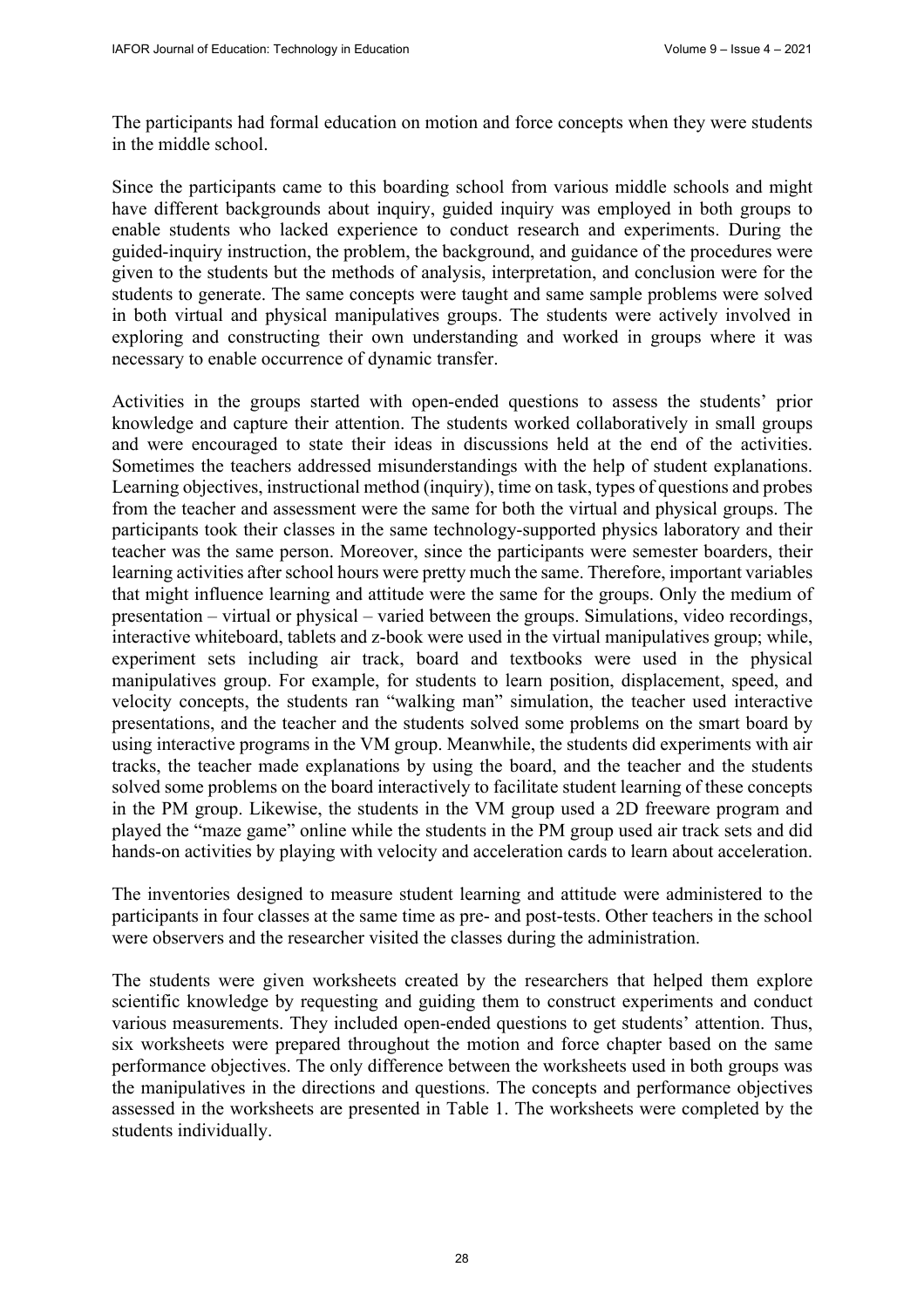# **Table 1**

| <b>Worksheet Concepts</b> |                                                     | <b>Performance Objectives</b>                                                                                                                                                                                                                                                    |
|---------------------------|-----------------------------------------------------|----------------------------------------------------------------------------------------------------------------------------------------------------------------------------------------------------------------------------------------------------------------------------------|
|                           | Linear motion                                       | Collecting data by doing experiments, drawing of position-<br>time and velocity-time graphs, interpretation of graphs,<br>graph transformations.                                                                                                                                 |
|                           | Acceleration and<br>two dimensional<br>motion.      | Explanation of acceleration by relating it with speeding up<br>and slowing down. Inquiring the reasons for acceleration,<br>collecting data by doing experiments, drawing of velocity-<br>time and acceleration-time graphs, interpretation of graphs,<br>graph transformations. |
| 3                         | Force and friction<br>force                         | Explanation of friction force, comparison of static and<br>kinetic friction forces, exploring variables that the friction<br>force depends on, making inferences from data, exploring<br>advantages and disadvantages of friction force in daily life.                           |
| $\overline{4}$            | <b>Balanced</b> forces<br>and Newton's first<br>law | Calculation of the combination forces exerted on an object<br>and explanation of motion of the object. Exploring and<br>explaining of Newton's first law related to inertia by<br>collecting data and doing experiments.                                                         |
| 5                         | Newton's second<br>law                              | Exploring and explaining of Newton's second law by<br>collecting data and doing experiments.                                                                                                                                                                                     |
| 6                         | Newton's third<br>law                               | Exploring and showing action and reaction forces by using<br>free-body diagrams.                                                                                                                                                                                                 |

*Concepts and Performance Objectives Assessed in the Worksheets* 

# **Role of the Researcher and Teacher Intervention**

The teacher of both groups was the first author. He had two roles. One role was as the participants' teacher and the other was as a researcher, who collected and analyzed the data. However, he was only a teacher throughout the instruction of motion and force concepts. He did not analyze any data until the instruction was over. Due to his teacher role, he established good communication with the students and worked to create an environment where the students felt comfortable about sharing their views. Rebello et al. (2005) argue that the researcher should be an observer and an instructor in order for dynamic transfer to occur. Therefore, he observed the students, directed them to the next step and promoted learning with the manipulatives.

Even though the teacher did not adopt the researcher role during instruction, some precautions were taken in order to prevent possible researcher bias. First, the two researchers prepared the lesson plans and worksheets together for both groups. This was an effort to make sure that the only difference between the groups was the manipulatives. Second, each lesson in both groups was videotaped and the two researchers watched and discussed the teacher's acts and performances before the next lesson to prevent any action that might affect student learning apart from the instruction. There was not any threat identified in the video recordings regarding research bias. Third, all of the data collection sources were written documents and both researchers analyzed them together. And finally, interrater reliability values were measured for the scoring of the rubrics.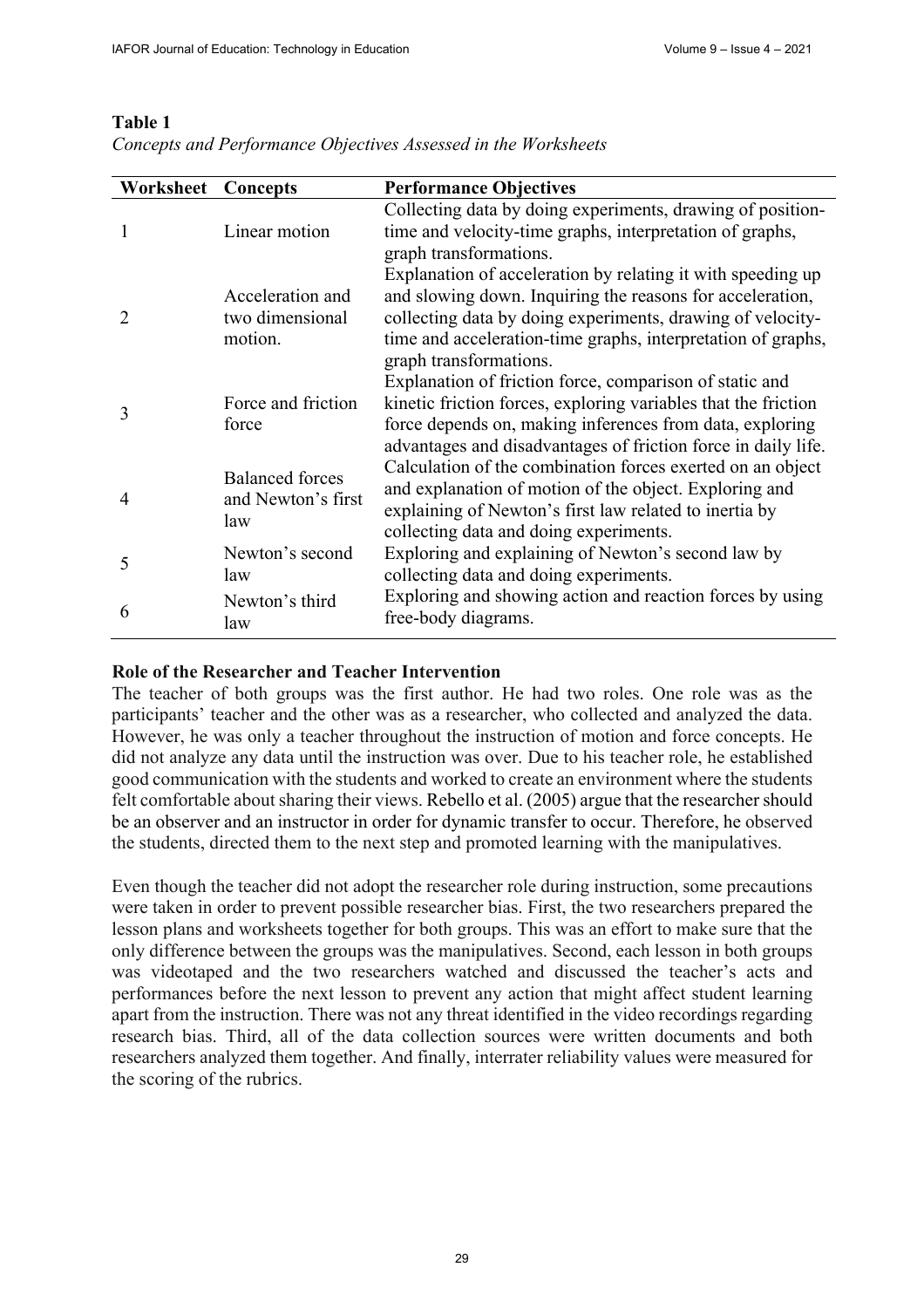# **Data Collection**

The empirical phase of the study included the eight weeks of instruction, as well as two weeks for pre- and post-tests. In total, the study lasted ten weeks. As described below, both qualitative and quantitative methods were used to collect data.

**Participant learning.** Student learning was assessed formatively as well as summatively. In order to measure changes in student understanding of kinematics and dynamics concepts, the Force and Motion Achievement Instrument (FMAI) developed by Gokalp (2011) was administered as a pre-test and a post-test. This instrument was chosen among similar instruments for multiple reasons. First, it was comprehensive and specifically designed for ninth grade students. Second, the FMAI assessed both content and skill objectives by using various types of questions. Finally, the internal reliability coefficient for the FMAI was reported as .84 (Gokalp, 2011), which indicates high internal reliability. After performing both exploratory factor analysis and confirmatory factor analysis, Gokalp (2011) found that the FMAI measured students' achievements of "uniform linear motion", "fundamental forces", "Newton's laws of motion", "friction", and skill objectives as intended. Skill objectives were related with problem solving skills, information and communication technology skills, and physics-technology-society-environment skills. The instrument itself consisted of 30 questions including 16 multiple-choice, 12 open-ended, and two true-false questions. The questions on the instrument were conceptual as well as quantitative. Each question in the FMAI has an option of "I don't know / I can't do". In this way, unanswered questions can be categorized accurately. If this option was chosen, it was coded as "0". The true-false and multiple-choice questions were coded as "0" for nonscientific answers and "1" for scientific answers. There was a scoring rubric to analyze students' answers. The open-ended questions were coded as "0" for nonscientific answers, "1" for partially scientific answers, "2" for mostly scientific answers, and "3" for totally scientific answers. Therefore, possible scores ranged from 0 to 54. Students were given 50 minutes to complete the FMAI. Two open-ended questions and their scoring rubric were given. See the Appendix for examples.

Based on Rebello et al.'s (2005) suggestion for dynamic learning, student learning was also assessed during the instruction with the help of worksheets. Formative assessment integrated with instruction ideally provides a seamless process of assessment followed by instruction (Cauley & McMillan, 2010). Thus, the worksheets were used for the purpose of assessment for learning. The students completed each worksheet in one class hour. Student learning of the concepts covered during instruction was compared in detail. One two-point scoring rubric (from 0 to 2) was created for each worksheet based on the performance objectives assessed in the worksheet. As a result, six scoring rubrics were generated in total. The rubrics were the same for both groups.

Participant attitude. Changes in student attitude towards physics was assessed by applying the Attitude Towards Physics Scale (APCS) developed by Geban et al. (1994). This instrument was administered before and after the instruction. The instrument consisted of 15 items and a 5-point Likert scale (1 = "strongly disagree" to  $5$  = "strongly agree"). Possible scores on the APCS ranged from 15 to 75. Four items were related to enjoying physics, seven items were about interest in physics, and four items were related to necessity of physics. The internal reliability coefficient for the APCS was 0.83. This scale was chosen to because of its high internal reliability and shortness.

In addition to the FMAI, the APCS, and the worksheets, anecdotal observations were recorded while the students were working with manipulatives.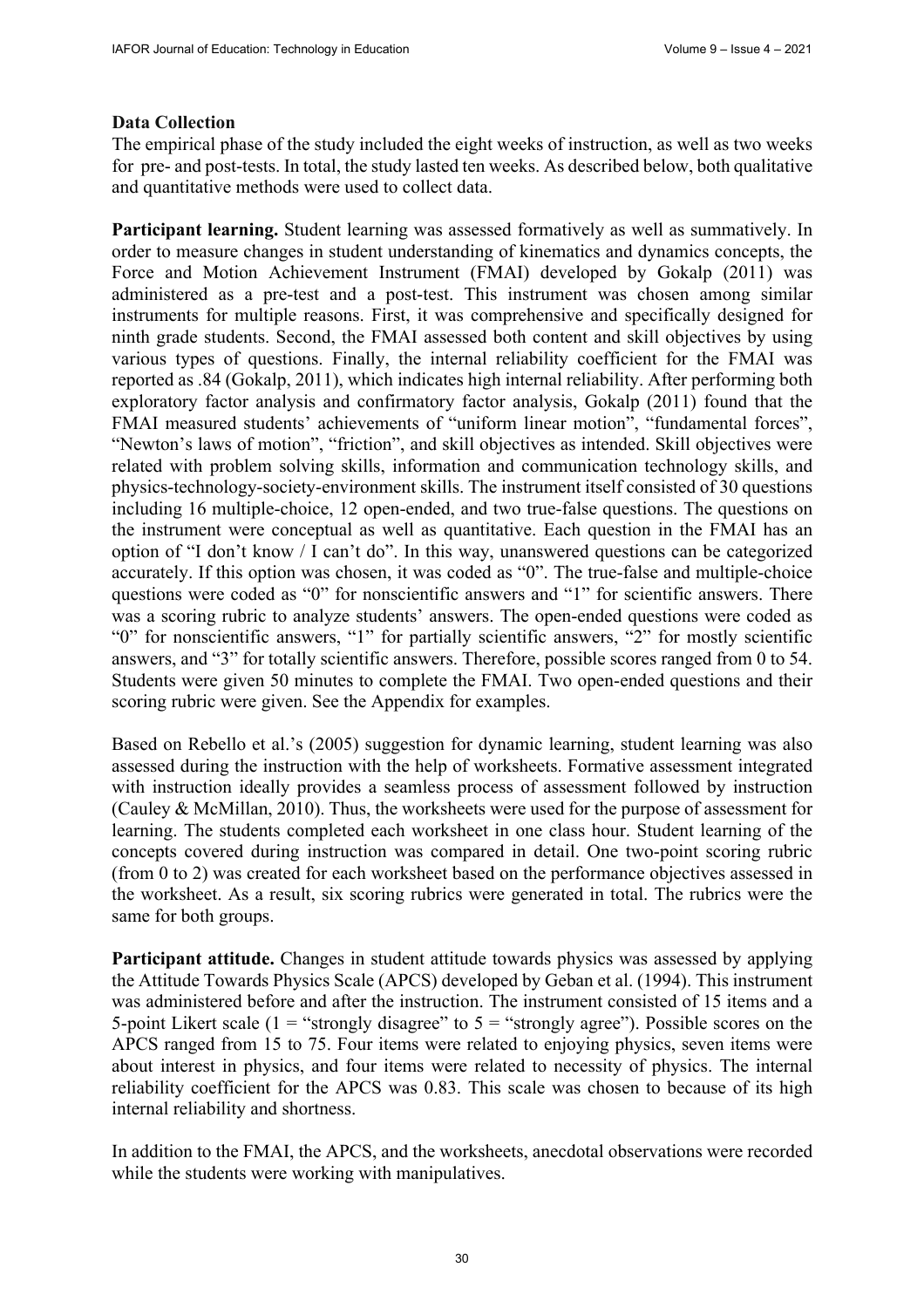#### **Data Analysis**

Normality analyses were done separately for the learning and attitudinal data. Shapiro-Wilk tests were performed to determine if the pre- and post-tests data gathered from the APCS and the FMAI were normal. The significance values for pre-FMAI, post-FMAI, pre-APCS, and post-APCS were greater than 0.05 ( $p = 0.11$ ,  $p = 0.50$ ,  $p = 0.22$ ,  $p = 0.55$  respectively); therefore, all data followed normal distributions within a 95% confidence interval. Skewness and kurtosis were also calculated. Skewness values were between -1.0 and -0.5. Values of kurtosis fell between 0.5 and 1.0. Therefore, they supported normality. Independent *t*-tests were performed to analyze the data and compare the groups statistically. Dependent *t*-tests were used to analyze the data within groups. Effect sizes were calculated for the changes in the groups (Cohen, 1988).

The reliability analyses of the FMAT and the APCS were performed for this study. The worksheets were evaluated by one of the researchers based on the rubrics. In order to assess the reliability of scoring, the other researcher randomly selected 32 students (30%) from the PM and VM groups and scored their worksheets independently. Then, the two researchers compared their scoring and calculated the agreement for each group of worksheets separately. The researchers were able to reach 91% agreement for the first worksheet. The reliability measured by Cohen's  $\kappa$  was 0.71. Agreement percentages for the remaining five worksheets were 96%, 94%, 91%, 92%, and 93%. The following Cohen's κ values were reached regarding these agreement values: 0.86, 0.85, 0.70, 0.80, and 0.80. Fleiss (1981) characterizes Kappa values over 0.75 as excellent, values between 0.40 to 0.75 as fair to good, and below 0.40 as poor. Consequently, the scoring of students' knowledge reflected in the worksheets had adequate reliability. The authors re-scored the items on the rubrics that did not have initial agreement and the final scoring scheme was constructed by reaching consensus.

#### **Results**

#### **Results of Student Learning**

The internal reliability coefficient for the pre-FMAI was 0.40 indicating low reliability and 0.67 for the post-FMAI indicating medium reliability. Some students might have forgotten some parts of the force and motion domain after several years.

*t*-tests showed a small difference between the two groups' performance on the FMAI (see Table 2). Before instruction, the physical manipulative group scored slightly higher ( $M = 12.16$ ,  $SD = 3.30$ ) than the virtual manipulative group ( $M = 11.77$ ,  $SD = 3.74$ ), a difference that was not statistically different. After instruction, the physical manipulative group scored lower on the FMAI  $(M = 27.20, SD = 4.81)$  compared to the virtual manipulative group ( $M = 27.56$ ,  $SD = 5.81$ ). Again, this difference was not statistically significant.

#### **Table 2**

|          | Group     | M(SD)        |         |    |      |
|----------|-----------|--------------|---------|----|------|
| Pretest  | <b>PM</b> | 12.16(3.30)  | $-0.51$ |    | .608 |
|          | VM        | 11.77(3.74)  |         |    |      |
| Posttest | <b>PM</b> | 27.20(4.81)  | 0.31    | 87 | .757 |
|          | VM        | 27.56 (5.81) |         |    |      |

*Comparison of the FMAI Scores Between Groups*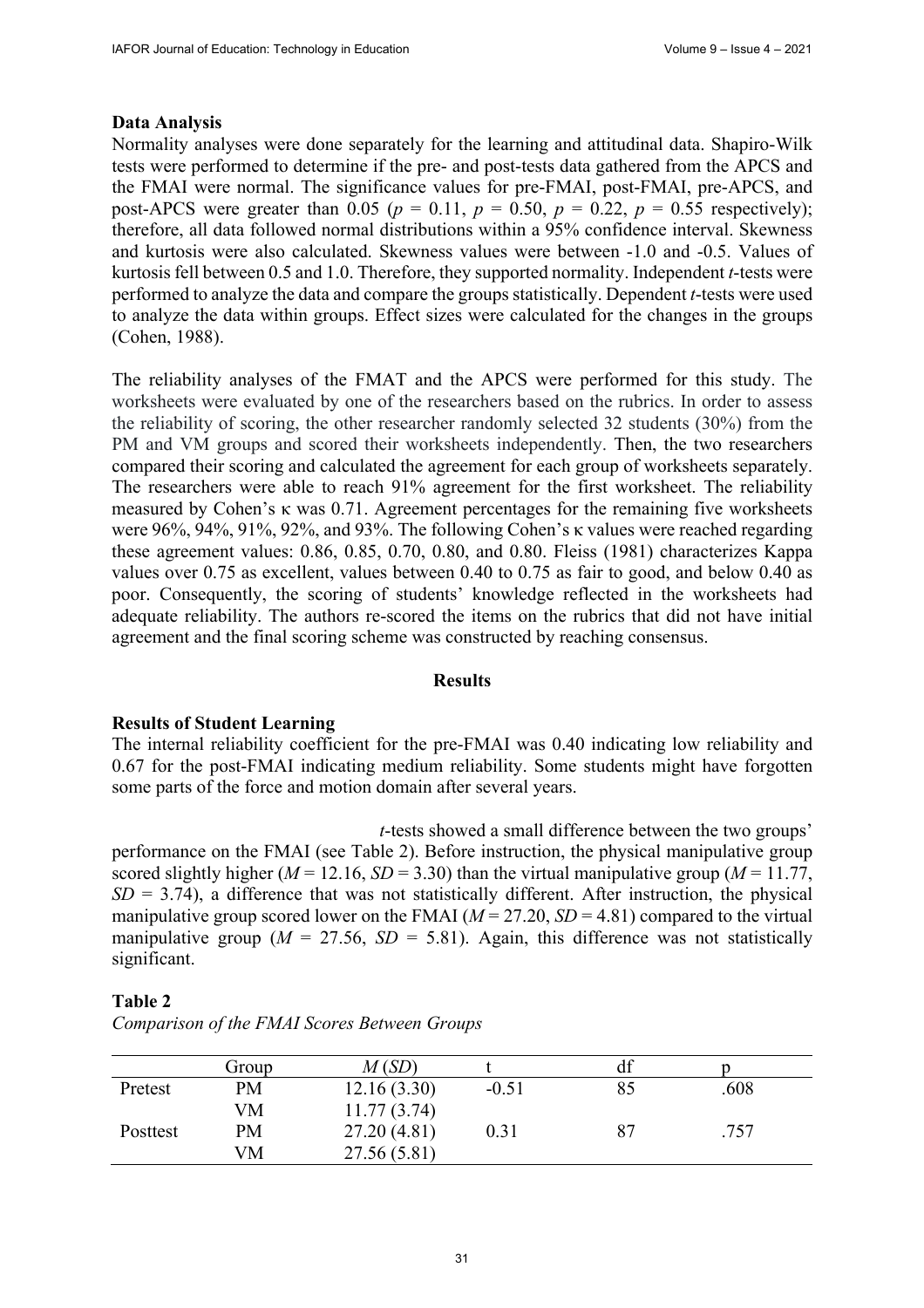However, the results of paired samples *t*-tests specified that both the PM and VM groups' postinstruction FMAI scores were significantly higher than their pre-instruction FMAI scores (see Table 3). There was an increase in the VM group's FMAI scores from pre-instruction to postinstruction (*Mpre-p*ost = -15.79) and the pre-to-post difference was statically significant for the VM group:  $t_{(75)} = -15.28$ ,  $p < .001$ . The PM groups' FMAI scores also increased from preinstruction to post-instruction (*Mpre-post* = -15.04), a difference that was statically significant:  $t_{(75)} = -17.05$ ,  $p < .001$ . The increase in performances from pre-instruction to post-instruction was little higher for the VM group than for the PM group. Effect sizes between the pre- and the post-instruction FMAI scores were found to be 0.88 for the PM group and 0.85 for the VM group, which exceeded Cohen's (1988) convention for a large effect  $(d = 0.80)$ .

# **Table 3**

*Comparison of the FMAI Scores Within groups*

| Group     | Measurement      | Mean Difference |           |      |
|-----------|------------------|-----------------|-----------|------|
| <b>PM</b> | Pretest-posttest | $-15.04$        | $-17.05*$ | .000 |
| VM        | Pretest-posttest | $-15.79$        | $-15.28*$ | 000  |

The worksheets used as for formative assessment enabled the researchers to compare student understanding while they were working on the experiments and utilizing the manipulatives. Table 4 presents the results of independent samples *t*-tests for the groups' learning as assessed by the worksheets.

# **Table 4**

*Comparison of Worksheet Scores Between the Groups*

| Subject                      | Group     | M(SD)      | t       | df | $\boldsymbol{p}$ |
|------------------------------|-----------|------------|---------|----|------------------|
| Linear Motion                | <b>PM</b> | 1.08(0.11) | 13.90   | 79 | $.000**$         |
|                              | VM        | 1.53(0.17) |         |    |                  |
| Acceleration and two-        | <b>PM</b> | 1.56(0.29) | 2.58    | 51 | $.013*$          |
| dimensional motion           | <b>VM</b> | 1.69(0.13) |         |    |                  |
| Force and friction forces    | <b>PM</b> | 1.42(0.15) | 0.94    | 69 | .349             |
|                              | <b>VM</b> | 1.46(0.21) |         |    |                  |
| Balanced forces and Newton's | <b>PM</b> | 1.70(0.23) | $-1.71$ | 75 | .092             |
| first law                    | VM        | 1.59(0.35) |         |    |                  |
| Newton's second law          | <b>PM</b> | 1.61(0.26) | 2.14    | 40 | $.038*$          |
|                              | VM        | 1.71(0.11) |         |    |                  |
| Newton's third law           | <b>PM</b> | 0.96(0.52) | 2.46    | 73 | $.016*$          |
|                              | VM        | 1.24(0.47) |         |    |                  |

 $*$  p < .05,  $*$  p < .001

As shown in Table 4, the mean linear motion score on the rubric earned by the VM group ( $M_{VM}$ )  $= 1.53$ , *SD* = 0.17) was higher than the PM group ( $M_{PM}$  = 1.08, *SD* = 0.11). This difference was statistically significant,  $t_{(79)} = 13.90, p < .001$ . The same situation occurred for acceleration and two-dimensional motion. That is, the mean acceleration and two-dimensional motion score on the rubric earned by the VM group ( $M_{VM}$  = 1.69, *SD* = 0.13) was higher than the PM group  $(M_{PM} = 1.56, SD = 0.29)$ . This difference was statistically significant,  $t_{(51)} = 2.58, p < .05$ . Similarly, the mean Newton's second law score on the rubric earned by the VM group  $(M_{VM} =$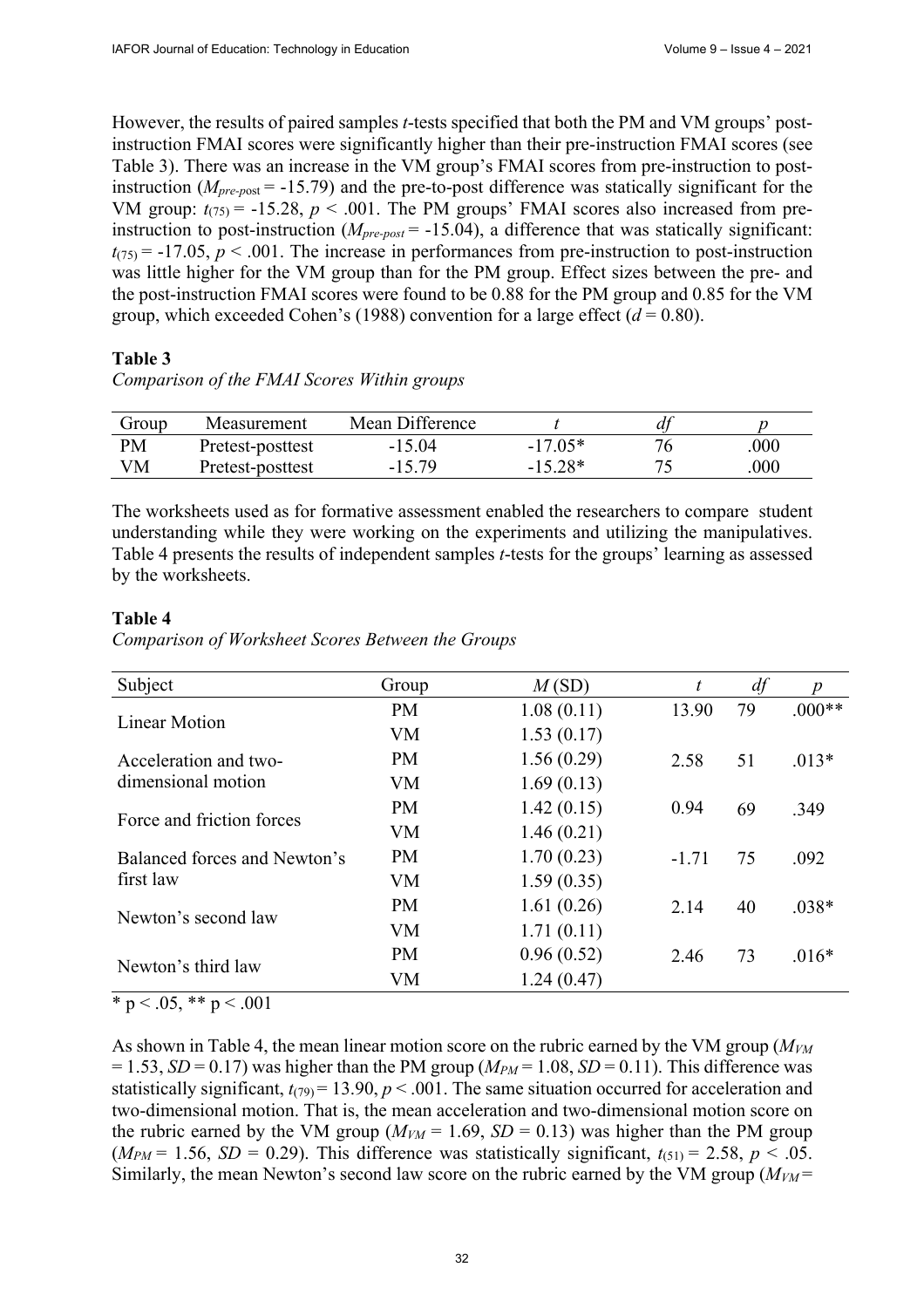1.71,  $SD = 0.11$ ) was higher than the PM group ( $M_{PM} = 1.61$ ,  $SD = 0.26$ ). This difference was statistically significant,  $t_{(40)} = 2.14$ ,  $p < .05$ . Finally, the mean Newton's third law score on the rubric earned by the VM group ( $M_{VM}$  = 1.24, *SD* = 0.47) was higher than the PM group ( $M_{PM}$ )  $= 0.96$ , *SD* = 0.52). This difference was statistically significant,  $t_{(73)} = 2.46$ ,  $p < .05$ .

Students in both groups studied linear motion by drawing position-time and velocity-time graphs, which was covered during instruction. Whereas the VM group could draw graphs on the simulations, the PM group collected data from the air track set and drew graphs on graph papers. However, according to anecdotal observations, some students in the PM group wrote time values on the vertical displacement axis instead of horizontal axis; hence, they did not draw proper constant velocity-time graphs. As a result, they might not understand the meaning of linear motion. While studying non-uniform motion, some students in the PM group could not calculate the slope of the velocity-time graph correctly. In addition, they could not draw the acceleration-time graph. This might be one of the reasons they could not conceptualize what happened if the velocity of an object was not constant and the object was speeding up or slowing down. As seen in Table 4, the mean rubric scores for the concept of acceleration were higher than the mean scores for linear motion in both groups. After working on the graphs during the application of the first worksheet, the students' graph skills increased by the second worksheet, resulting in more scientific graphs related to motion. Simulations that were used by the students in the VM group provided visualizations for the concepts of acceleration and force. This situation might have enabled students to acquire more knowledge of Newton's Second Law.

While students in the PM group were doing experiments and filling in the last worksheet about Newton's Third Law, two students connected two dynamometers to the glider improperly (opposite directions). Then, one student held one dynamometer steady whereas another student pulled the other dynamometer. They read the values on the dynamometers and recorded them, repeating this experiment three times. One student measured forces of 1.5N, 1.0N, and 2.0N, and the other student measured forces as 1.3N, 0.9N, and 1.8N respectively. Since the forces were in opposite directions and the force values were different, some students got confused and thought the glider had to move. Moreover, some students claimed that there was extra force due to the object's weight. Some students did not reset the dynamometer before starting to take new measurement and some of them could not hold it properly. At the end, these students in the PM group had difficulty making the inference that action and reaction forces are equal and opposite forces that act on different objects. That is the PM might have generated a little confusion and was not helpful for students to understand Newton's third law. Additionally, the students in the VM group did not encounter any measurement error while doing the experiments because the simulations showed numerical values of the parameters they used. Simulations provided students immediate feedback about the effect of the changes they made (Olympiou & Zacharia, 2012). This might have allowed them to investigate cause-and-effect relationships and answer questions in the worksheets more scientifically.

There was no statistical difference between the groups' learning of force and friction during instruction ( $M_{PM}$  = 1.42,  $SD = 0.15$ ;  $M_{VM}$  = 1.46,  $SD = 0.21$ ). Students in both groups were familiar with these concepts from the middle school science curriculum. As a result, implementing these concepts by using virtual or physical manipulatives might not have made a difference in their learning. From the dynamic transfer perspective, Schwartz et al. (2008) explained this learning situation as conceivable extension, which does not have to constitute a conceptual change alone. Although there was not a significant difference, the mean value of the PM group was higher than the mean value of the VM group for the fourth worksheet, whose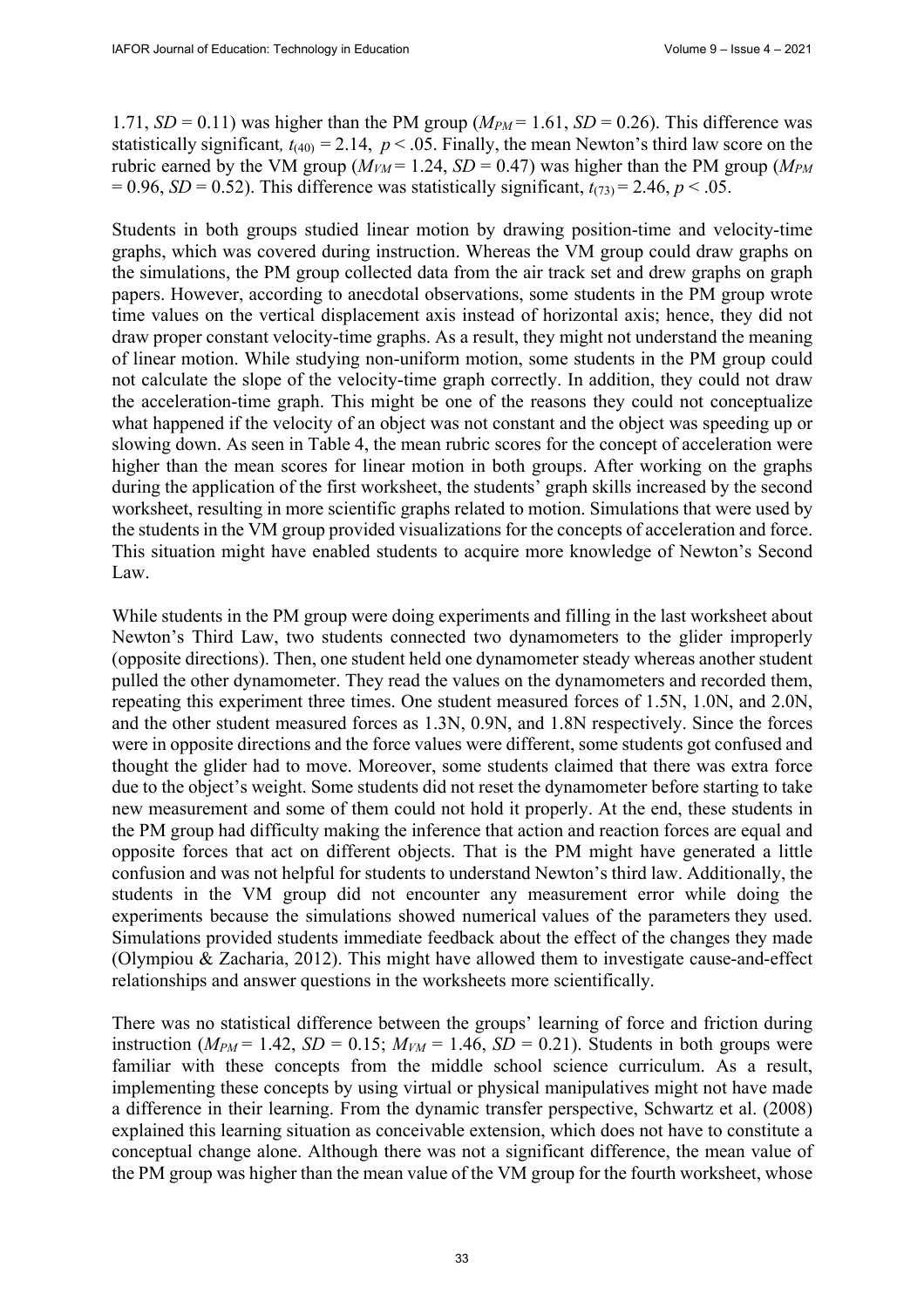performance objective was related to Newton's first law  $(M_{PM} = 1.70, SD = 0.23; M_{VM} = 1.59,$ *SD* = 0.35). Experiencing inertia physically and concretely during the lab activities might make it more plausible for students.

Informal observations revealed that the students in the PM group asked more questions to their teacher in order to do the experiments. At times they could not grasp exactly what to do. Hatano and Inagaki (1986) argued that if the risk attached to the performance of a procedure is minimal, people are more inclined to experiment and adapt new ways of doing things. The students in the PM group might have felt some distress while taking measurements and dealing with errors. This situation might have prevented them from acquiring new knowledge easily. Nevertheless, the students in the VM group could reach their goals after a few attempts within the simulations. They seemed more curious and involved with the lessons. Since these students are Generation Z learners and are more equipped with technology (Cilliers, 2017; Turner, 2015), they might be more open to learning with virtual manipulatives. These reasons might help explain the differences in the students' performances as assessed by the worksheets.

#### **Results of Students' Attitude**

Cronbach's alpha values for the pre- and post-instruction APCS were 0.90 and 0.93 respectively, indicating high reliability. As presented in Table 5, the results of independent samples *t*-tests showed there was no significant difference between the PM group's attitude (*M*   $= 49.09$ , *SD* = 9.70) and the VM group's attitude towards physics (*M* = 47.57, *SD* = 9.89) before the instruction. Furthermore, there was no significant difference between the groups' attitude towards physics after the instruction ( $M_{PM}$  = 56.45, *SD* = 7.80 vs.  $M_{VM}$  = 54.72, *SD* = 8.57).

On the other hand, the results of paired samples *t*-tests for the groups' attitude towards physics (see Table 6) revealed that both PM group  $(M_{PMpre-post} = -7.36)$ ,  $t_{(88)} = -3.98$ ,  $p < .001$ ) and VM group  $(M<sub>VMpre-post</sub> = -7.15)$ ,  $t<sub>(85)</sub> = -3.60$ ,  $p < .001$ ) significantly developed more positive attitudes after they received instruction with manipulatives. Effect sizes between the pre- and the post-instruction APCS scores were 0.38 for the PM group and 0.36 for the VM group. Both values were above Cohen's (1988) convention for a small effect  $(d = 0.20)$ .

# **Table 5**

|          | Group | M(SD)        |          | df |      |  |
|----------|-------|--------------|----------|----|------|--|
| Pretest  | PM    | 49.09 (9.70) | $-0.73*$ | 85 | .470 |  |
|          | VM    | 47.57 (9.89) |          |    |      |  |
| Posttest | PM    | 56.45 (7.80) | $-1.00*$ | 88 | .320 |  |
|          | VM    | 54.72 (8.57) |          |    |      |  |

*Comparison of APCS Scores Between Groups* 

Table 6

| Comparison of APCS Scores within Group |  |  |  |  |
|----------------------------------------|--|--|--|--|
|----------------------------------------|--|--|--|--|

| Group           | Measurement      | Mean Difference |           |     |
|-----------------|------------------|-----------------|-----------|-----|
| PM              | Pretest-posttest | $-7.36$         | $-3.98**$ | 000 |
| VM              | Pretest-posttest | $-7.15$         | $-3.60**$ | 000 |
| $**_{n}$ / 0.01 |                  |                 |           |     |

 $5p < 0.01$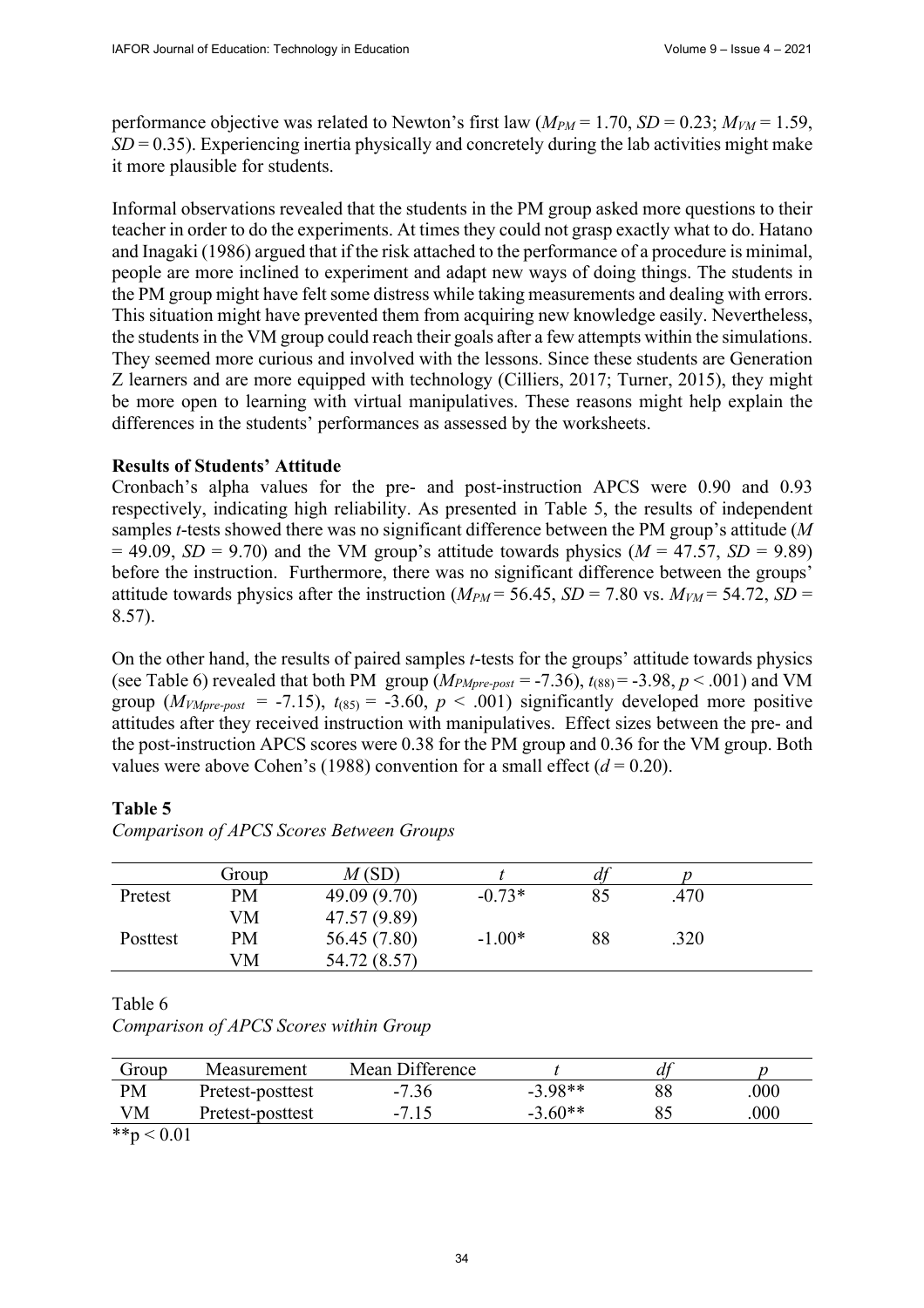#### **Discussion**

In this study, the aim was to compare the effects of using PM and VM within a guided inquiry approach on student outcomes. Student outcomes were analyzed on two levels: knowledge acquisition and attitude. The students worked with their peers during the experiments. Every tool utilized in the VM group was virtual including books and the board. Conditions of dynamic transfer of learning were tried to accomplish during the instruction by providing a learning environment where the students expressed themselves and worked as groups and the instructor observed them and used real-time assessment.

The comparisons made between the PM and VM groups as well as within each group in term of the FMAI scores before and after instruction revealed student learning was the same regardless of whether they were instructed with PM or VM. In other words, the students' selection of scientific choices and their scientific explanations for the content and skill questions on the FMAI were similar. These findings point out that the students' learning of force and motion concepts was elevated and they learned almost equally with either manipulation. This result was in line with findings from other scholars (Darrah et al., 2014; Jaakkola & Nurmi, 2008; Klahr et al., 2007; Triona & Klahr, 2003; Zacharia & Constantinou, 2008; Zacharia & Olympiou, 2011). However, the present study was the only study whose participants were high school students learning about the subject of motion and force.

The students who were taught dynamics concepts by using virtual manipulatives understood more concepts than the students who were taught dynamics concepts by using physical manipulatives during the instruction. This result was similar with previous research (Finkelstein et al., 2005; Husnaini & Chen, 2019) whose participants ranged from secondary school students to undergraduate students and involved an inquiry-based context. However, the findings divulged by Coramik (2012) and Marshall and Young (2006) contrast the results of this study. In Coramik (2012)'s research, the participants did not do their experiments by implementing inquiry-based approach. Therefore, his context was different from this study's context. The participants of Marshall and Young (2006), on the other hand, were not the students, they were teachers. Therefore, different context and different group of participants might result the inconsistency between this research and those.

Attitudes are tenacious over time (Hill, Atwater, & Wiggins, 1995; Koballa, 1988). Since the participants were ninth graders and took physics for the first time, the eight-week duration was enough for students in both groups to change their attitudes. Neither instruction supported with VM or PM displayed superiority. They had the same influence on the students' attitude toward physics. This result was consistent with findings that have emerged from research done by Taghavi and Colen (2009) who revealed that college students' attitudes were similar with regard to both simulated and physical laboratory instruction. The students' attitudes towards science increased no matter which manipulatives were used during the instruction.

Research implies that hands-on activities, cooperative learning, and student involvement in learning had strong influences on attitude toward science (Zacharia, 2003). In addition, Lee et al. (2020) stated that students who viewed experimental learning as achieving in-depth understanding and who perceived that experiments were guided by clear rules were prone to express a stronger sense of academic self-efficacy. The students in both groups worked in groups and followed the instructions in the worksheets as a part of the inquiry approach while they were learning. These might be the reasons that the students in the PM group as well as the VM group developed more positive attitudes towards physics.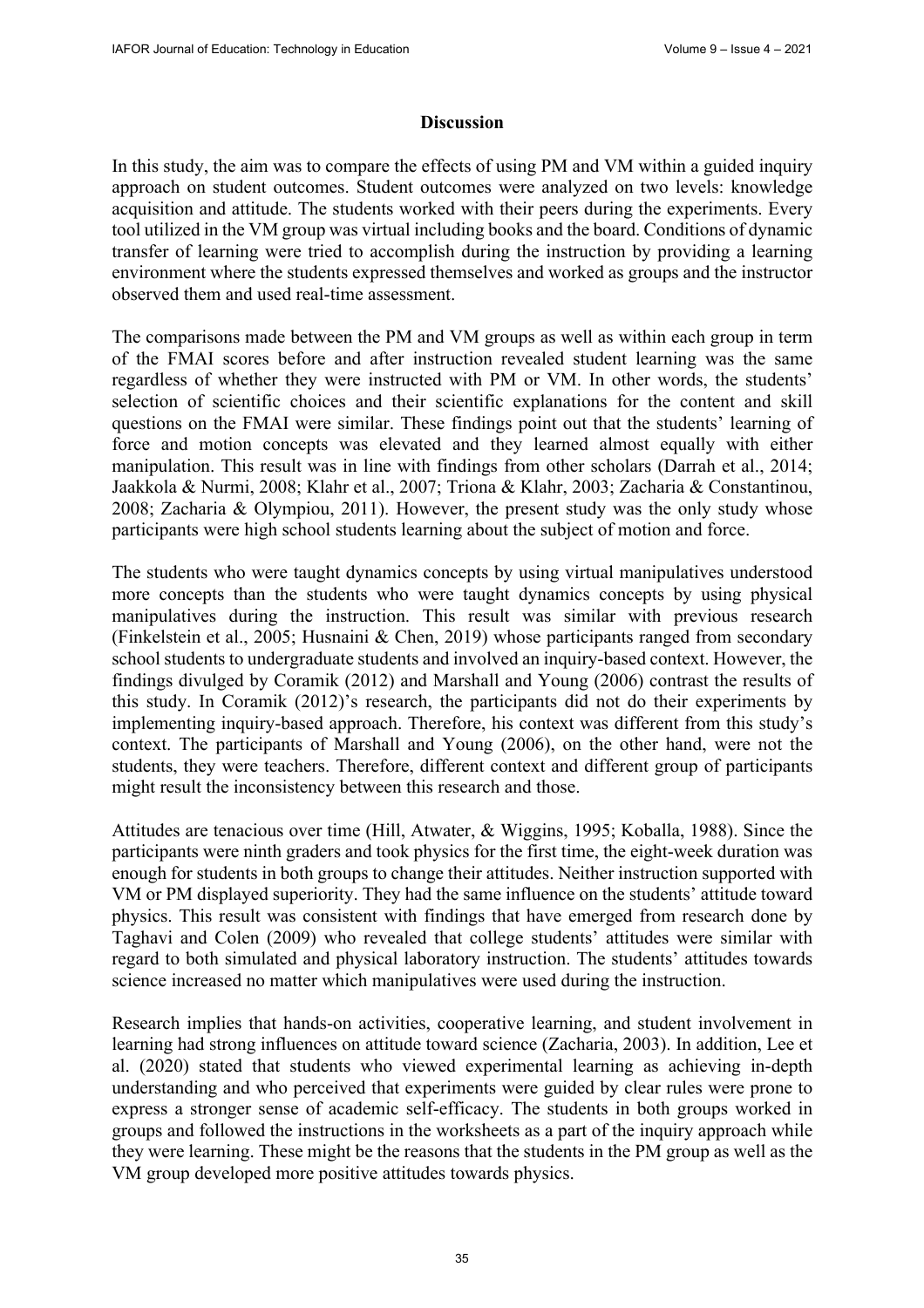# **Conclusions and Suggestions**

Dynamic transfer can create conceptual change (diSessa & Wagner, 2005). Dynamic transfer depends on the environment to support coordination because it is the product of a sequence of interactions with a well-structured environment that may include tools, representations, other people, and so forth (Schwartz et al., 2008). Guided participation is based on the belief that students are active learners and the learning environment is integral to the learning process (Rogoff, 2003).

This study concludes that use of PM and VM in inquiry-based science has the same effect on students' conceptual and procedural knowledge, as well as their attitude towards physics. Interactions with the environment generate feedback and variability that can help students shake free of their initial interpretations and extend their knowledge (Schwartz et al., 2008). Learning environments including either VM or PM can facilitate conceptual change and dynamic transfer related to motion and force concepts.

The second conclusion is that due to measurement errors, learning of students who deal with physical experimentation is lower than learning of their peers who use virtual experimentation. Differences between formative and summative assessment results revealed that students in PM group may need time to internalize their understanding because they first resolved the problems created by measurement errors. Furthermore, physical investigations leave students with some irrelevant knowledge. Nonetheless, students in PM group were able to transfer their knowledge and use their learning gains after the instruction. An environment including virtual technology does not allow errors and this situation may maximize, as Greeno Moore and Smith (1993) elucidate, the possibilities of students' attunement to the affordances of tools. Experimenting with VM helps students grasp the motion-force relationship and understand of graphs quickly. Hence, VM can be implemented to provide authentic experiences (Steinberg, 2000) and encourage learning. Finally, although researchers have tried to explain whether attitudes influence learning or if learning influences attitudes (Zacharia, 2003), this study concludes that attitude and learning may be developed in parallel because both increased at the end of the instruction.

This study has several implications. The conclusions suggest that physical and virtual manipulatives can be used for one another when inquiry-based learning is emphasized. It is reasonable to assume that implementing virtual manipulatives has even more advantages on learning in some conditions. This suggestion is important for the science education community, especially regarding virtual schooling that came along with the recent global pandemic. However, students need to learn how to do error analysis in order to experience science phenomena in the real world; thus, using physical materials should not be abandoned. This study adds to current science education literature by using virtual materials in one group and demonstrating the effects of comparing virtual and physical materials on students' attitude and learning of motion and force concepts. Teachers might consider struggles and easiness that the students came across while dealing with virtual and physical manipulatives during this study and plan their teaching in a way that their students avoid the same struggles and experience the same easiness. Researchers would conduct exploratory studies that examine how students learn with the help of virtual and physical manipulatives.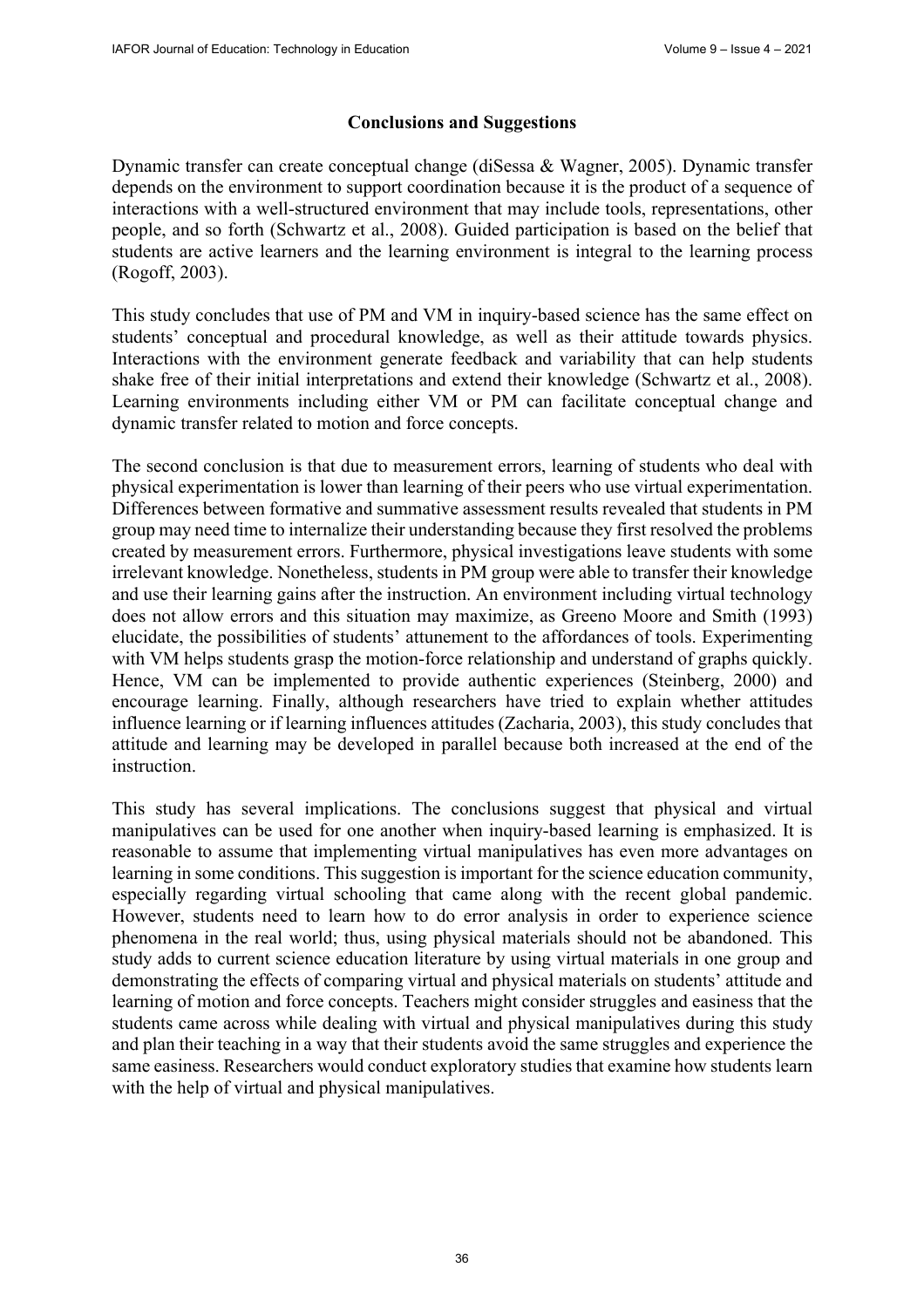# **References**

- Adesoji. F.A., & Raimi. S.M. (2004). Effects of enhanced laboratory instructional technique on senior secondary students' attitude toward chemistry in Oyo township. Oyo State. Nigeria. *Journal of Science Education and Technology*, *13*(3). 377–385. <https://doi.org/10.1023/B:JOST.0000045465.81437.3b>
- Aguilera, D., Perales-Palacios, F. (2020). What Effects Do Didactic Interventions Have on Students' Attitudes Towards Science? A Meta-Analysis. *Research in Science Education*, 50, 573–597.<https://doi.org/10.1007/s11165-018-9702-2>
- Alfieri, L., Brooks, P. J., Aldrich, N. J., & Tenenbaum, H. R. (2011). Does discovery-based instruction enhance learning? *Journal of Educational Psychology*, *103*(1), 1–18. <https://doi.org/10.1037/a0021017>
- Apkan, J. P. (2002). Which comes first: Computer simulation of dissection or a traditional laboratory practical method of dissection. *Electronic Journal of Science Education*, *6*(4):<http://wolfweb.unr.edu/homepage/crowther/ejse/akpan2.pdf>
- Bozkurt, E., & Sarikoc, A. (2008). Can virtual laboratory replace traditional laboratory in physics education? *Journal of Ahmet Kelesoglu Education Faculty*, *25*, 89–100.
- Cauley, K. M., & McMillan, J. H. (2010). Formative assessment techniques to support student motivation and achievement. *The Clearing House: A Journal of Educational Strategies, Issues and Ideas, 83*(1), 1–6.<https://doi.org/10.1080/00098650903267784>
- Cilliers, E. J. (2017). The challenge of teaching generation Z. *International Journal of Social Science*s*, 3*(1), 188–198.<https://dx.doi.org/10.20319/pijss.2017.31.188198>
- Clement, J. (1982). Students' preconceptions in introductory mechanics. *American Journal of Physics*, *50*(1), 66–71. <https://doi.org/10.1119/1.12989>
- Cohen, J. (1988). *Statistical power analysis for the behavioral sciences*, 2nd ed. Hillsdale, NJ: Erlbaum.
- Coramik, M. (2012). *The effect of teaching magnetism unit with computer-aided and experiment-aided activities on 11th grade students? Self-efficacy, metacognition, attitude, motivation and conceptual understanding* [Unpublished master's dissertation]. Balikesir University, Balikesir, Turkey.
- Darrah, M., Humbert, R., Finstein, J., Simon, M., & Hopkins, J. (2014). Are virtual labs as effective as hands-on labs for undergraduate physics? A comparative study at two major universities. *Journal of Science Education and Technology*, *23*, 803–814. [https://doi.org/ 10](https://doi.org/).1007/s10956-014-9513-9
- de Jong T. (2006). Computer simulations: technological advances in inquiry learning. *Science*, *312*, 532–533. <https://doi.org/10.1126/science.1127750>
- de Jong, T., Linn, M. C., & Zacharia, Z. C. (2013). Physical and virtual laboratories in science and engineering education. *Science*, *340* (6130), 305–308. <https://doi.org/10.1126/science.1230579>
- diSessa, A. A., & Wagner, J. F. (2005). What coordination has to say about transfer. In J. Mestre (Ed.), *Transfer of learning from a modern multi-disciplinary perspective* (pp. 121-154). Greenwich, CT: Information Age Publishing.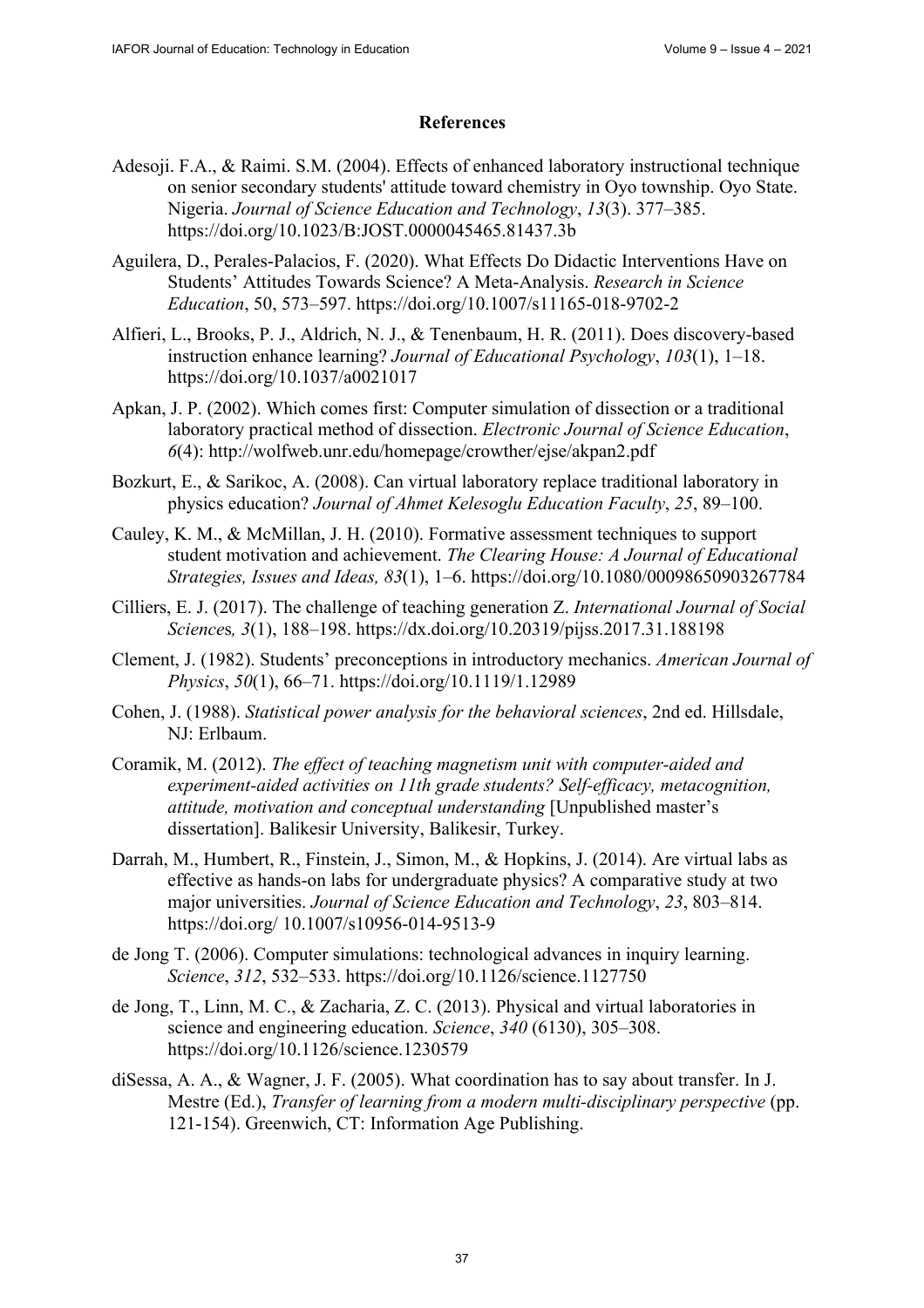- Driver, R., Asoko, H., Leach, J., Mortimer, E., & Scott, P. (1994). Constructing scientific knowledge in the classroom. *Educational Researcher*, *23*(7), 5–12. <https://doi.org/10.3102/0013189X023007005>
- Fleiss, J. L. (1981). *Statistical methods for rates and proportions* (2nd ed.). New York: John Wiley.
- Finegold, M., & Gorsky, P. (1991). Students' concepts of force as applied to related systems: A search for consistency. *International Journal of Science Education*, *13*(1), 97–113. <https://doi.org/10.1080/0950069910130109>
- Finkelstein, N. D., Adams, W. K., Keller, C. J., Kohl, P. B., Perkins, K. K., Podolefsky, N. S., Reid, S., & LeMaster, R. (2005). When learning about the real world is better done virtually: A study of substituting computer simulations for laboratory equipment. *Physical Review Special Topics-Physics Education Research, 1*(1), 1–8. <https://doi.org/10.1103/PhysRevSTPER.1.010103>
- Ford, D. N., & McCormack, D. E. M. (2000). Effects of time scale focus on system understanding in decision support systems. *Simulation & Gaming, 31*, 309-330. <https://doi.org/10.1177/104687810003100301>
- Freedman. M. (1997). Relationship among laboratory instruction. Attitude toward science and achievement in science knowledge. *Journal of Research in Science Teaching*, *34*(4). 343-357. [https://doi.org/10.1002/\(SIC](https://doi.org/10.1002/)I)1098-2736(199704)34:4<343::AID-TEA5>3.0.CO;2-R
- Gagne, R.M. (1977). *The conditions of learning* (3rd ed.). New York: Holt, Rinehart & Winston.
- Geban, O., Ertepinar, H., Yilmaz, G., Atlan, A., & Sahpaz, O. (1994, September 15-17). *Effects of computer-based instruction on students' science achievement and attitudes towards science* [Paper presentation]. National Science Education Conference, Izmir, Turkey.
- Gibson, H. L., & Chase, C. (2002). Longitudinal impact of an inquiry-based science program on middle school students' attitudes toward science. *Science Education*, *86*, 693–705. <https://doi.org/10.1002/sce.10039>
- Gokalp, M. S. (2011). *The effect of webquest based instruction on ninth grade students' achievement in and attitude towards force and motion* [Unpublished doctoral dissertation]. Middle East Technical University, Ankara, Turkey.
- Graham, T., Berry, J., & Rowlands, S. (2013). Are 'misconceptions' or alternative frameworks of force and motion spontaneous or formed prior to instruction? *International Journal of Mathematical Education in Science and Technology*, 44(1), 84–103. <https://doi.org/10.1080/0020739X.2012.703333>
- Greeno, J. G., Moore, J. L., & Smith, D. R. (1993). Transfer of situated learning. In D. K.
- Detterman, & R. J. Sternberg (Eds.), *Transfer on trial: Intelligence, cognition and instruction* (pp. 99–167). Norwood, NJ: Ablex.
- Hatano, G., & Inagaki, K. (1986). Two courses of expertise. In H.A.H. Stevenson, & K. Hakuta (Eds.), *Child development and education in Japan* (pp. 262-272). New York: Freeman.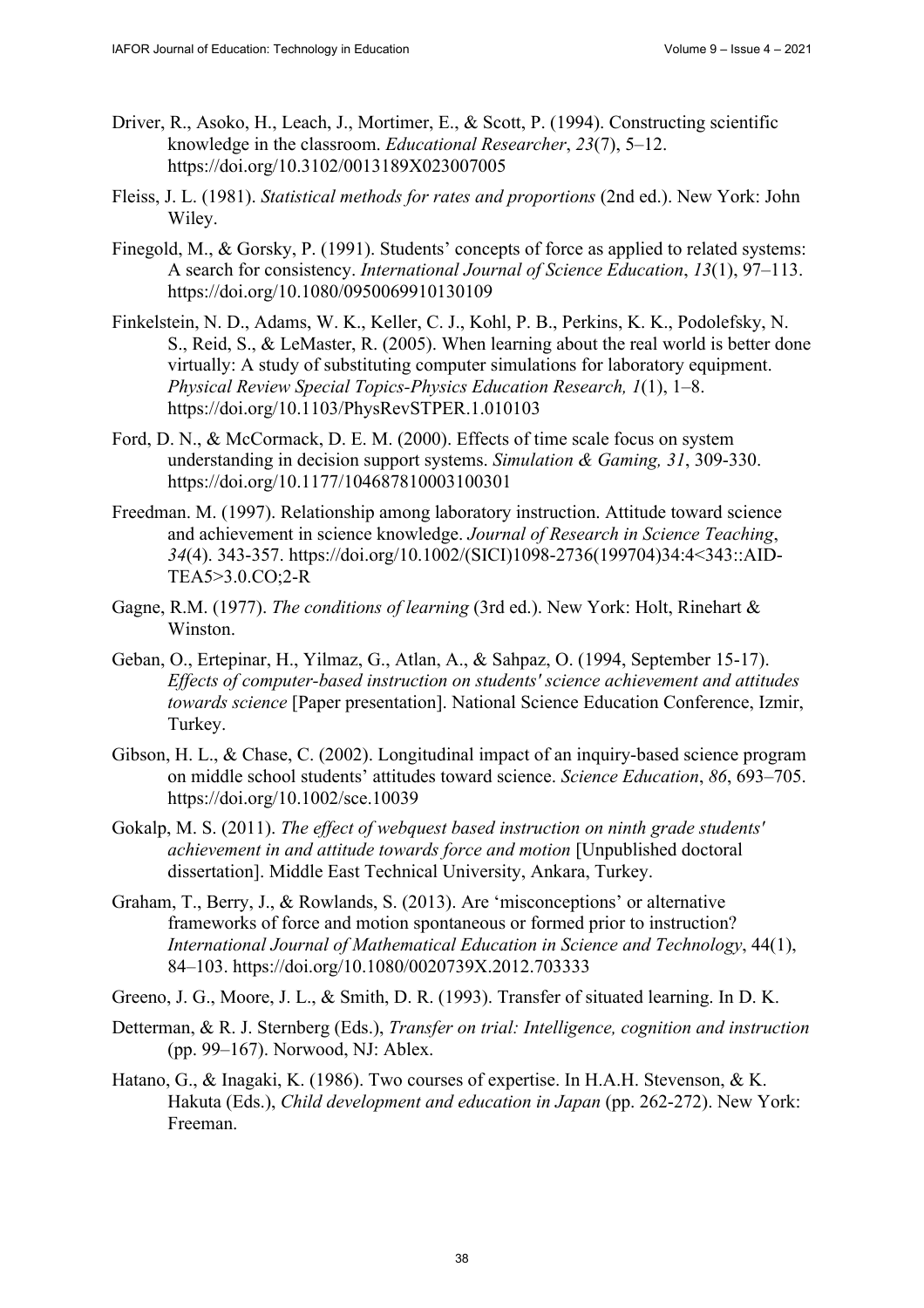- Hill G., Atwater, M., & Wiggins, J. (1995). Attitudes toward science of urban seventh grade life science students over time, and the relationship to future plans, family, teacher, curriculum, and school. *Urban Education*, *30*, 71–92. <https://doi.org/10.1177/0042085995030001006>
- Hoftein, A., & Lunetta, V. N. (2004). The laboratory in science education: Foundations for the twenty-first century. *Science Education*, *88*, 28–54. <https://doi.org/10.1002/sce.10106>
- Husnaini, S. J., & Chen, S. (2019). Effects of guided inquiry virtual and physical laboratories on conceptual understanding, inquiry performance, scientific inquiry self-efficacy, and enjoyment. *Physical Review Physics Education Research*, *15*(1), 010119, 1–16. <https://doi.org/10.1103/PhysRevPhysEducRes.15.010119>
- Jaakkola, T., & Nurmi, S. (2008). Fostering elementary school students' understanding of simple electricity by combining simulation and laboratory activities. *Journal of Computer Assisted Learning*, *24*(4), 271-283. <https://doi.org/10.1111/j.1365-2729.2007.00259.x>
- Klahr, D., Triona, L.M., & Williams, C. (2007). Hands on what? The relative effectiveness of physical versus virtual materials in an engineering design project by middle school children. *Journal of Research in Science Teaching*, *44*(1), 183–203. <https://doi.org/10.1002/tea.20152>
- Klahr, D., Triona, L.M., & Williams, C. (2007). Hands on what? The relative effectiveness of physical versus virtual materials in an engineering design project by middle school children. *Journal of Research in Science Teaching*, *44*(1), 183-203. <https://doi.org/10.1002/tea.20152>
- Koballa, T.R. Jr. (1988). Attitudes and related concepts in science education. *Science Education*, *72*, 115–126. <https://doi.org/10.1002/sce.3730720202>
- Lee, M. H., Liang, J. C., Wu, Y. T. Chiou, G. L., Hsu, C. Y., Wang, C. Y., Lin, J. W., & Tsai, C. C. (2020). High School Students' Conceptions of Science Laboratory Learning, Perceptions of the Science Laboratory Environment, and Academic Self-Efficacy in Science Learning. *International Journal of Science and Mathematics Education*, *18*, 1–18. <https://doi.org/10.1007/s10763-019-09951-w>
- Marshall, J.A. (2002). Pre-service teachers' use of technology to explore momentum conservation. *AAPT Announcer, 32*(4), 112
- Marshall, J. A., & Young, E. S. (2006). Preservice teachers' theory development in physical and simulated environments. *Journal of Research in Science Teaching*, *43*, 907-937. <https://doi.org/10.1002/tea.20124>
- Mildenhall, P., & Williams, J. (2001). Instability in students' use of intuitive and Newtonian models to predict motion: the critical effect of parameters involved. *International Journal of Science Education*, *23*, 643–660. <https://doi.org/10.1080/09500690117839>
- Olympiou, G., & Zacharia, Z. C. (2012). Blending physical and virtual manipulatives: An effort to improve students' conceptual understanding through science laboratory experimentation. *Science Education*, 96, 21–47. <https://doi.org/10.1002/sce.20463>
- Osborne, J., Simon, S., & Collins, S. (2003). Attitudes towards science: A review of the literature and its implications. *International Journal of Science Education, 25*(9), 1049–1079. <https://doi.org/10.1080/0950069032000032199>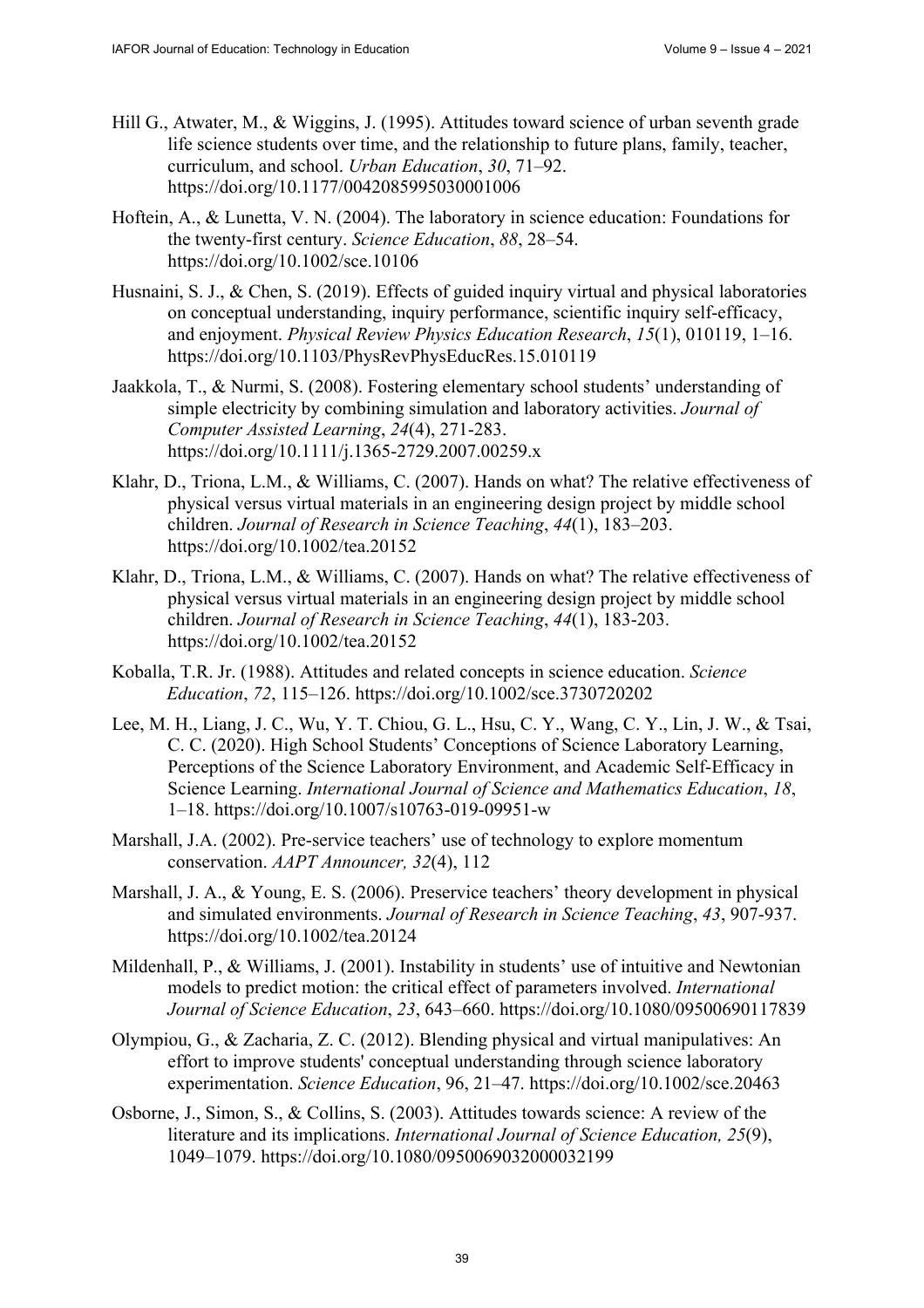- Rebello, N. S., Zollman, D. A., Allbaugh, A. R., Englehardt, P. V., Gray, K. E., Hrepic, Z., & Itza-Ortiz, S. F. (2005). Dynamic transfer: A perspective from physics education research. In J. P. Mestre (Ed.) *Transfer of learning from a modern multidisciplinary perspective* (pp. 217–250). Greenwich, CT: Information Age Publishing.
- Reed, S. K. (1993). A schema-based theory of transfer. In D. K. Detterman, & R. J. Sternberg (Eds.), *Transfer on trial: Intelligence, cognition and instruction* (pp. 39–67). Norwood, NJ: Ablex.
- Rogoff, B. (2003). *The cultural nature of human development*. New York, NY: Oxford University Press.
- Roth W. M., Woszczyna, C., & Smith, G. (1996). Affordances and constraints of computers in science education. *Journal of Research in Science Teaching, 33*(9), 995–1017. [https://doi.org/10.1002/\(SIC](https://doi.org/10.1002/)I)1098-2736(199611)33:9<995::AID-TEA3>3.0.CO;2-Q
- Rowlands, S., Graham, T., Berry, J., & Mcwilliam, P. (2007). Conceptual change Through the lens of Newtonian mechanics. *Science Education*, *16*, 21–42 (2007). <https://doi.org/10.1007/s11191-005-1339-7>
- Schwartz, D. L., Varma, S., & Martin, L. (2008). Dynamic transfer and innovation. In S. Vosniadou (Ed.), *International handbook of research on conceptual change* (pp. 479– 506). New York: Routledge
- Shaw, J. M. (2002). Manipulatives enhance the learning of Mathematics. Accessed August 11, 2015 from<http://www.eduplace.com/state/author/shaw.pdf>
- Singley, K., & Anderson, J. R. (1989). *The transfer of cognitive skill*. Cambridge, MA: Harvard University Press.
- Steinberg R.N. (2000). Computers in teaching science: to simulate or not to simulate? *American Journal of Physics*, *68*, 37–41. <https://doi.org/10.1119/1.19517>
- Taghavi, S. E., & Colen, C. (2009). Computer simulation laboratory instruction vs. traditional laboratory instruction in digital electronics. *Journal of Information Technology Impact*, *9*(1), 25-36.
- Tao, P., & Gunstone, R. (1999). The process of conceptual change in force and motion during computer-supported physics instruction. *Journal of Research in Science Teaching*, *36*(7), 859-882. [https://doi.org/10.1002/\(SIC](https://doi.org/10.1002/)I)1098-2736(199909)36:7<859::AID-TEA7>3.0.CO;2-J
- Triona, L. M., & Klahr, D. (2003). Point and Click or Grab and Heft: Comparing the Influence of Physical and Virtual Instructional Materials on Elementary School Students' Ability to Design Experiments. *Cognition and Instruction*, *21*(2), 149–173. [https://doi.org/10.1207/S1532690XCI2102\\_02](https://doi.org/10.1207/S1532690XCI2102_02)
- Toth, E. E., Morrow, B. L., & Ludvico, L. R. (2009). Designing blended inquiry learning in a laboratory context: A study of incorporating hands-on and virtual laboratories. *Innovative Higher Education, 33*(5), 333–344. <https://doi.org/10.1007/s10755-008-9087-7>
- Turner, A. (2015). Generation Z: Technology and social interest. *The Journal of Individual Psychology, 71*, (2), 103–113.<https://doi.org/10.1353/jip.2015.0021>
- Vosniadou, S., Ioannides, C., Dimitrakopoulou, A., & Papademetriou, E. (2001). Designing learning environments to promote conceptual change in science. *Learning and Instruction*, *11*, 381–419. [https://doi.org/10.1016/S0959-4752\(00\)](https://doi.org/10.1016/S0959-4752)00038-4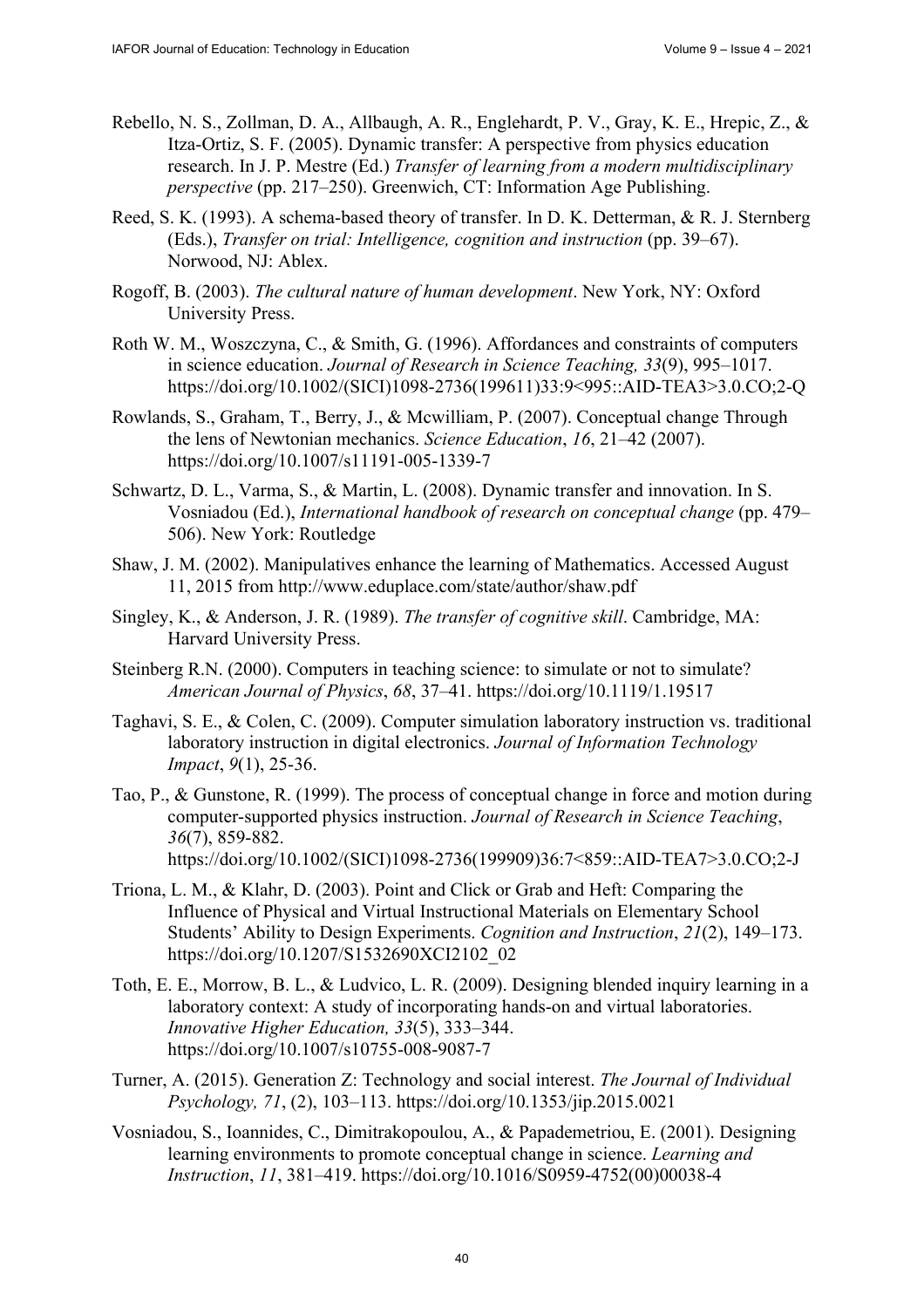- Wang, T. L., & Tseng, Y. K. (2018). The comparative effectiveness of physical, virtual, and virtual-physical manipulatives on third-grade students' science achievement and conceptual understanding of evaporation and condensation. *International Journal of Science and Mathematics Education*, *16*, 203–219. <https://doi.org/10.1007/s10763-016-9774-2>
- Windschitl, M. (2000). Supporting the development of science inquiry skills with special classes of software. *Educational Technology Research and Development*, *48*(2), 81– 95. <https://doi.org/10.1007/BF02313402>
- Zacharia, Z. C. (2003). Beliefs, attitudes, and intentions of science teachers regarding the educational use of computer simulations and inquiry-based experiments in physics. *Journal of Research in Science Teaching***,** *40*(8), 792–823. <https://doi.org/10.1002/tea.10112>
- Zacharia, Z. C., & Constantinou, C. P. (2008). Comparing the influence of physical and virtual manipulatives in the context of the Physics by Inquiry curriculum: The case of undergraduate students' conceptual understanding of heat and temperature. *American Journal of Physics*, *76*, 425–430.<https://doi.org/10.1119/1.2885059>
- Zacharia, Z. C., & Olympiou, G. (2011). Physical versus virtual manipulative experimentation in physics learning. *Learning and Instruction*, *21*(3), 317–331. <https://doi.org/10.1016/j.learninstruc.2010.03.001>
- Zacharia, Z. C., & de Jong, T. (2014) The Effects on Students' Conceptual Understanding of Electric Circuits of Introducing Virtual Manipulatives Within a Physical Manipulatives-Oriented Curriculum. *Cognition and Instruction*, *32*(2), 101–158. <https://doi.org/10.1080/07370008.2014.887083>

**Corresponding author:** Feral Ogan-Bekiroglu **Email:** [feralogan@yahoo.com](mailto:feralogan@yahoo.com)